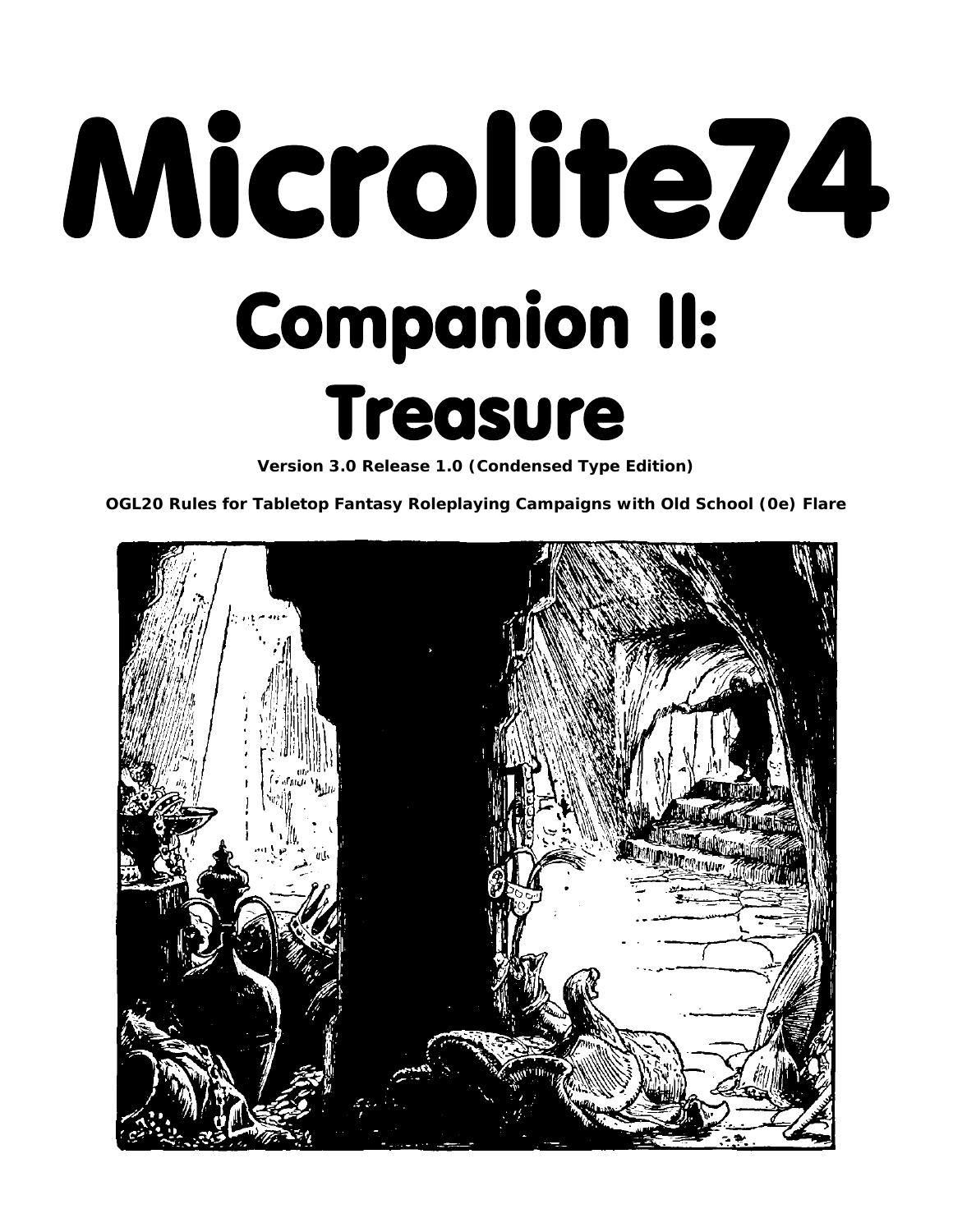## **Special Thanks to Our Sponsors**

The author would like to thank the following individuals who sponsored the production of Microlite74 Swords & Sorcery by making donations to the RetroRoleplaying Cancer Fund to help pay the huge cancer bills treating my wife's Stage 3 Oral Cancer without insurance ran up.

Wendy Blanton, Chris R Brandon, Martin Costa, Andrew Cowie, Sebastian Dietz, David Larkins, Chris Nason, Herb Nowell, Susan Ray, Marcelo dos Santos, Steven Wales, John Yorio, and several additional donors who wished to remain anonymous.

## **Microlite74 Companion II: Treasure**

Version 3.0 Release 1.0 (February 27, 2013) Copyright © 2013 Randall S Stukey All art is in the public domain.

> Edited by Randall Stukey Additional Material by Rachel Ghoul

*Microlite74 is dedicated to the memory of those who gave us the first roleplaying games and campaigns: Dave Arneson, E. Gary Gygax, David Hargrave, Bob Bledsaw*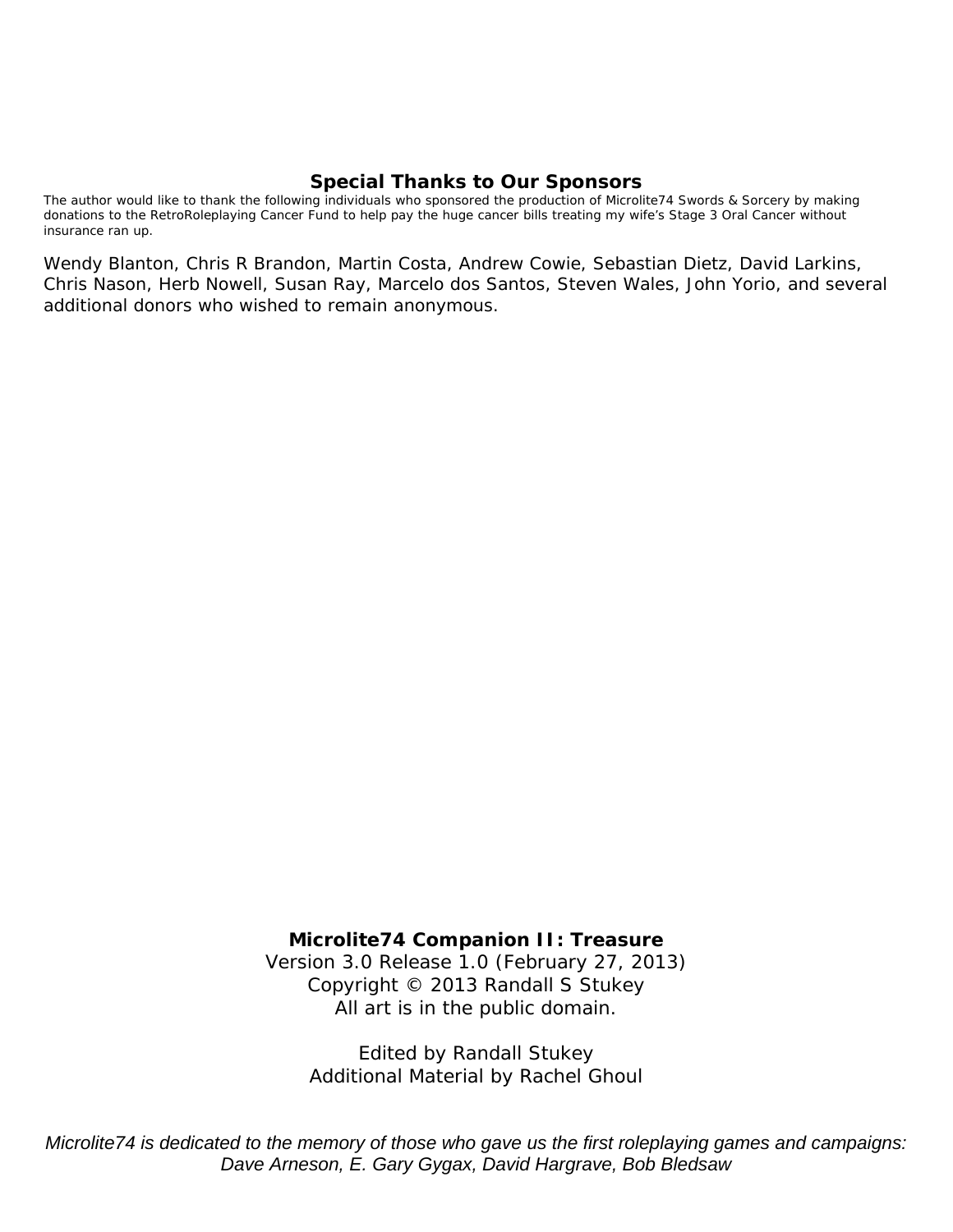#### **MICROLITE74 COMPANION II: TREASURE - 1 -**

A number of rules supplements were published for that very first ("0e") fantasy roleplaying game published back in 1974. All those supplements contained material that the GM could choose to allow (or not allow) into her campaign on a case-by-case, rule-by-rule basis. *Microlite74 Companion* volumes work the same way. They add rules, monsters, treasure, new systems, etc. GMs can pick and exactly what material is used (if any) from any or all *Microlite74 Companion* volumes.

Unless otherwise noted, the material in this *Microlite74 Companion* volume can be used with either the Basic, Standard, or Extended versions of *Microlite74*.

This *Microlite74 Companion* fills in what some see as a major gap in the Microlite74 system: treasure. The core rules for Microlite74 just include a list of ideas for treasure and assume that the GM will either make up magic items as needed or borrow them from other old school games or the SRD. The author prefers to make stuff up to fit the specific campaign, but many really like lists of treasure items with descriptions of their powers and abilities provide. *Microlite74 Companion II: Treasure* provides this.

### *Microlite74 Treasure*

Here is a list of sample treasure items appropriate to a *Microlite74* campaign. Maps to possible hoards of such treasures are also a common treasure item. Of course, any magic item you like from the SRD can be used, but higher powered items may be too powerful for most Microlite74 games. This list is for GMs who want to select treasure themselves or generate their own lists of random treasure. See the Microlite74 Random Treasure section at the end of this Companion volume for a sample random system of treasure generation using the magic treasures listed in this section.

**Money:** 1 gold piece (gp) = 10 silver pieces (sp); 1 silver piece = 5 copper pieces (cp).

**Gems:** Most range in value from 10gp to 1000gp, with 50% of gems being worth about 100gp.

**Magic Items:** Most magic items in a swords & sorcery setting will be potions and scrolls. Spell Wands and magic weapons and armor will also be somewhat common. The other items in the lists below will normally be very rare: perhaps even created by ancient or lost civilizations whose method of creation has been lost.

#### **Magic Item Descriptions:**

#### **Potions:**

There is a 70% chance that a potion bottle holds 1 dose, otherwise 1d6 doses. A quick taste of a potion can be used to identify it without consuming a dose. There is a 5% that a potion has decayed with age and has become a potion of delusion (60% chance) or poison (40% chance). Useless otherwise noted, the effects of a dose will last 1d6+6 10 minute turns.

Most potions on the list below can be made by any arcane spellcaster (or non-spellcaster with the Alchemy advance from the *Microlite74 Companion I* Advantages and Disadvantages optional rule) who has the recipe for the potion and the materials and time, see the Potion Recipe scroll for more information. In addition to the potions listed here, those with the potion brewing talent can brew a large number of everyday potions (e.g. cures for specific diseases, antidotes for a specific natural poison, household cleaning potions, etc.). The brewer will know the specific formula for a specific everyday potion on a MIND-based skill roll. If he has the needed materials and brewing equipment, he may brew the everyday potion (succeeding on a MIND-based skill roll). The GM will set the time (generally ranging from a few hours to a week) and materials costs for everyday potions. Many everyday potions can be purchased at an apothecary.

*Animal Control:* The drinker may control one or more animals with a total hit dice of 3d6 or less. When the effect of the potion

wears off, the animals will flee.

- *Antidote:* The drinker becomes immune to all poisons of up to a specific strength for the duration of the potion. Poison from noncreature sources (e.g. a Potion of Poison) should be considered to be as if from a 7HD creature. The strength of the potion should be determined by rolling 1d10:  $1-4$  = Poison from 3HD creatures,  $5-7$  = Poison from 7HD creatures,  $8-9$  = Poison from 15HD creatures, 10 = All poison.
- *Blending:* The drinker may change color to blend in with their surroundings. When hiding, the drinker will have a 90% chance to go unnoticed unless the viewer can see invisible creatures.
- *Bug Repellent:* Any normal or giant bug (an insect, spider, scorpion, centipede, or other arthropod) will completely ignore the drinker unless magically controlled. If the bugs are magically controlled to attack the drinker, the drinker gets  $a + 4$  bonus to any saving throws against the controlling effect that allow the damage done by the insects to be reduced.
- *Clairaudience:* While concentrating, the drinker may listen as if at any point within 60' of their current location.
- *Clairvoyance:* While concentrating, the drinker may see as if at any point within 60' of their current location.

*Climbing:* The drinker may walk on walls and ceilings as if a spider.

- *Defense:* This potion only lasts 10 minutes. The drinker gets a bonus to their armor class based on the power of the potion. To determine the power of the potion, roll 1d10:  $1-3 = +1$ ,  $4-5 =$ +2, 6-7 = +3, 8-9 = +4, 10 = +5.
- *Delusion:* This potion will have no effect when drunk. However, if tasted, it will falsely give the taster the impression that it is another type of potion from this list. Multiple tasters will all get the same impression. A magical analysis of some type (spell or alchemical operation) will correctly identify this potion as one of Delusion rather than as the type it tastes like.
- *Diminution:* The drinker shrinks down to 6" in height. While in this state they cannot hurt creatures larger than 1' tall with physical attacks, and have a 90% chance of being able to hide. If this potion is drunk while a Potion of Growth is in effect, they will simply cancel each other rather than making the drinker sick.
- *Dragon Control:* The drinker of this potion can control up to three dragons of sub-adult or younger. The dragons do not get saving throws, but older dragons are not affected. Each potion of dragon control will only control one type of dragon. The controlled dragons will do anything that is commanded (other than suicidal commands) although they are not capable of casting spells. When the control ends, the dragons will become hostile to the drinker and will either flee or attack depending on their impression of the drinker's power. Roll 1d10 to see which type of dragon is affected:  $1-2 = Black$ ,  $3-4 = Blue$ ,  $5-6 =$ Green,  $7 - 8 = Red$ ,  $9 - 10 = White$ .
- *Dreamspeech:* This potion only lasts for 10 minutes. The drinker can speak to one paralyzed, petrified or sleeping creature within 30' (only one creature can be spoken with per potion) and can hear the responses of the creature via ESP. The drinker will automatically understand the language of the target, but the target is under no compulsion to speak the truth (or even respond at all) if they do not wish to.
- *Elasticity:* This potion only lasts for 10 minutes. The drinker may stretch and deform themselves and their equipment to fit through gaps as small as 1" and reach as far as 30'. The drinker cannot cast spells or attack while stretched, and items carried cannot be used or dropped unless they are in normal form.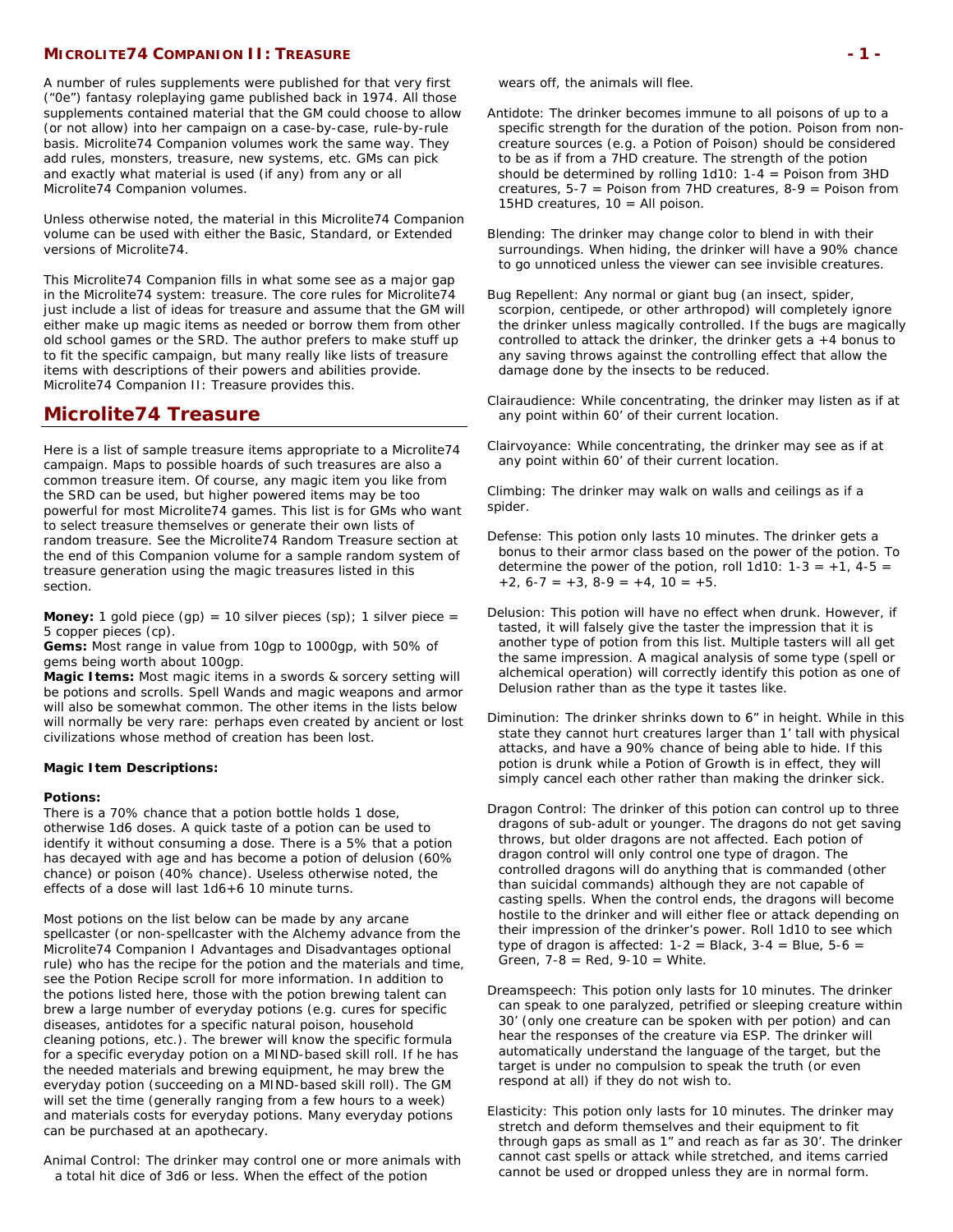#### **-2- MICROLITE74 COMPANION II: TREASURE**

However, while stretched the drinker only takes half damage from blunt and bashing attacks.

*ESP:* This potion has the same effect at the spell of the same name.

*Ethereality:* This potion gives the drinker the ability to shift from the Prime Plane to the Ethereal Plane. The drinker may shift at any time before the potion's duration runs out, and may then spend up to 24 hours on the ethereal plane before shifting back. Once the drinker has shifted to the ethereal plane and back, the potion's duration immediately expires.

*Fire Resistance:* The drinker becomes immune to normal fire, gains a +2 bonus on all saving throws against fire or heat based attacks, and takes –1 point of damage per die (to a minimum of 1 point per die) from magical fire attacks.

*Flying:* This potion has the same effect as the Fly spell.

*Freedom:* The drinker is immune to paralysis and to all forms of Hold spell or effect.

*Gaseous Form:* The drinker's body transforms to a cloud of gas for up to 1 hour, causing all their equipment and carried items to fall to the floor. The drinker keeps control of their body, and can move through any non-airtight barrier. While in gaseous form, the drinker cannot attack, but has an armor class of –2 and can only be hit by magical weapons.

*Giant Control:* The user may control up to four giants of a certain type, but each one gets a saving throw. The giants will normally be hostile once control ends. To determine the type of giant affected, roll 1d6:  $1 =$  Cloud,  $2 =$  Fire,  $3 =$  Frost,  $4 =$  Hill,  $5 =$ Stone, 6 = Storm.

*Giant Strength:* The drinker gains the strength of a giant, and can do double damage with melee weapons or throw large rocks (range: 60/130/200) for 3d6 damage. This potion does not stack with other strength enhancing items such as Gauntlets of Ogre Power.

*Growth:* The drinker grows to twice normal size, and be able to do double damage with melee attacks. If this potion is drunk while a Potion of Diminution is in effect, they will simply cancel each other rather than making the drinker sick.

*Healing:* This potion will either cure 1d3+1 body points of damage to the drinker or cure their paralysis. This potion has an instant effect, rather than a duration.

*Heroism:* The drinker will temporarily gain one or more levels as follows (roll 1d20):

Common Man (no class): +3 Fighter levels.

Fighting Classes: 1-8: +1 level, 9-14: +2 levels, 15-19: +3 levels 20: +4 levels

Specialist Classes: 1-12: +1 level, 13-19: +2 levels, 20: +3 levels

Arcane Classes: 1-19: +1 level, 20: +2 levels

All damage (including energy drains) is taken from the extra levels and hit points first. Spellcasters do not gain additional spellcasting ability.

*Human Control:* The drinker may control up to 6 levels of humans, similar to a Charm Person spell. The targets can only be controlled while within 60' of the drinker, and the effect lasts only for the duration of the potion.

*Invisibility:* This potion has the same effect as the spell of the same name.

*Invulnerability:* The drinker gains a +2 bonus to armor class and all saving throws for the duration of the potion. If a second

Potion of Invulnerability is drunk within a week, the only effect is sickness.

- *Levitation:* This potion has the same effect as the spell of the same name.
- *Longevity:* The drinker immediately becomes 10 years younger. The effect is an instant one rather than an ongoing one, and therefore cannot be dispelled. This potion will not reduce the age of the drinker below 15 years old.

*Luck:* This potion lasts only for 1 hour. The potion makes the drinker extremely lucky. The player of the drinking character may choose any one roll that they make on behalf of the drinking character within the duration and simply place the dice on the result of their choice rather than having to actually roll them.

*Merging:* This potion allows the drinker to merge other creatures into their own body. The drinker can merge up to seven other creatures, and both the drinker and the other creatures must be willing. Creatures simply step "into" the drinker and disappear along with their items and equipment. While merged with the drinker, the creatures do not take damage if the drinker is hit, and they cannot take any actions other than speaking. The merged creatures can step "out of" the drinker at any time.

- *Plant Control:* The drinker may control all mundane plants and all plantlike creatures in a 30'x30' area up to 60' away. Mundane plants may entangle creatures in their area, but cannot otherwise attack.
- *Poison:* This potion looks like any other, but it is poisonous. Anyone taking even a taste of the potion must save vs STR or die within 1d6 minutes. (Option: save vs Str or in a coma until poison is neutralized, lose 1d2 BP per day per day of coma.)
- *Polymorph Self:* This potion has the same effect as the spell of the same name.
- *Sight:* This potion lasts for 10 minutes. While this potion is in effect, the drinker can temporarily see despite any blindness conditions. Additionally, the drinker may see invisible things.
- *Speech:* The drinker can understand all languages that they hear, and can respond in those same languages. This potion does not give the drinker the power to speak a language unless they first hear it spoken.
- *Speed:* The drinker may move at double normal speed and attack twice per round.
- *Super Healing:* This potion will either cure 2d3+3 body points of damage to the drinker. This potion has an instant effect, rather than a duration.
- *Treasure Finding:* When the drinker concentrates, they can detect the distance and direction to the largest amount of treasure within 360'. The drinker gains no insight about the nature of the treasure or how to get to it.
- *Undead Control:* The drinker can control up to 18HD in total of undead creatures of 9HD or less. The undead will be hostile when the duration ends.

#### **Scrolls**

Most scrolls contain spells and can only be used by arcane or divine casters although a few spell scrolls can be used by any intelligent being. Special scrolls (protection, etc.) can generally be used by anyone able to read them. Roll 1d20 to determine the

*Water Breathing:* This potion lasts for four hours, and has the same effect as the spell of the same name.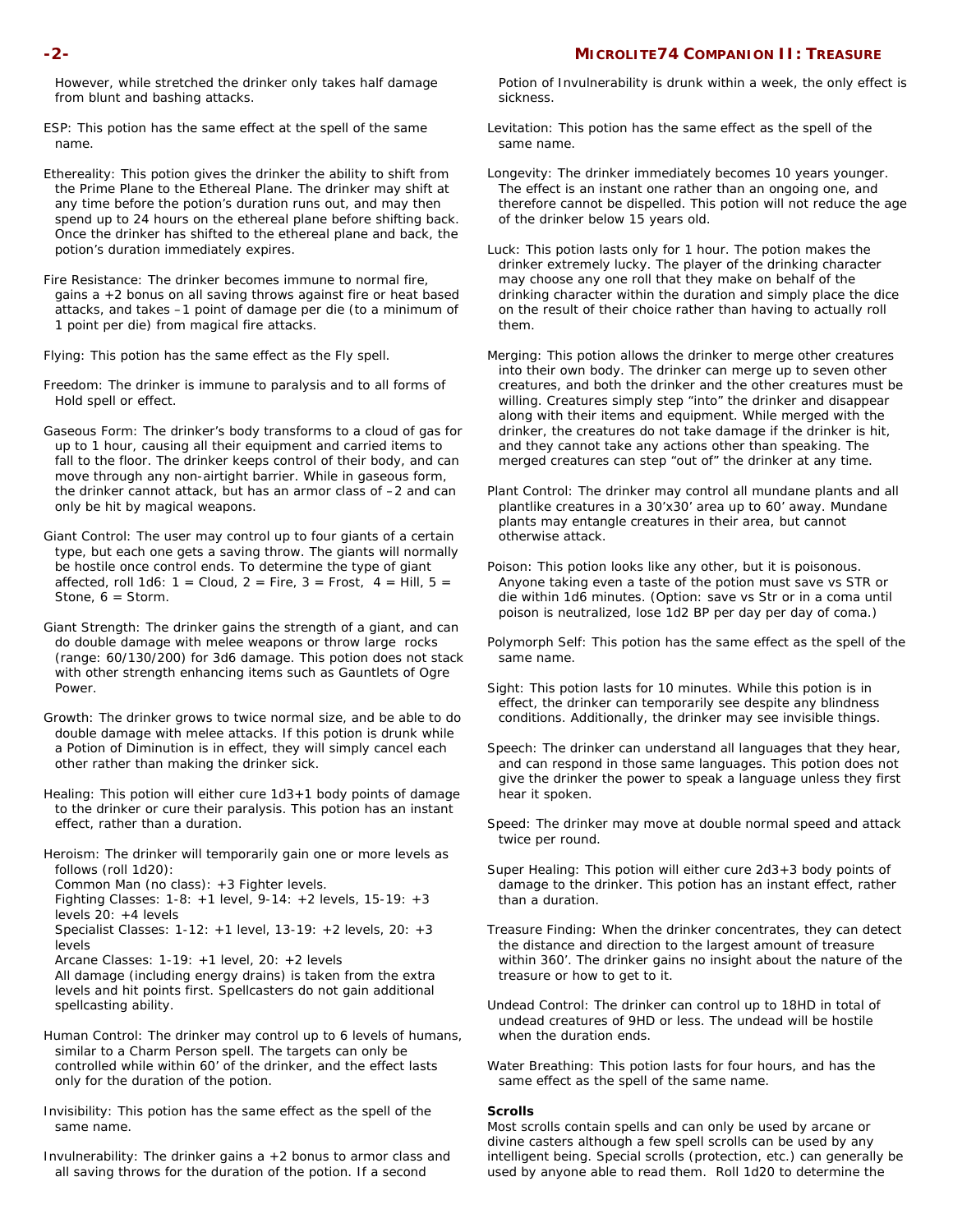#### **MICROLITE74 COMPANION II: TREASURE - 3 -**

type of scroll:

1-12: Spell Scroll (50% for Arcane Casters/50% chance for Divine casters); 13-15: Spell Scroll (Anyone); 16-20: Special.

- *Spell Scroll (Arcane Casters):* These scrolls can only be used by arcane spellcasters. They contain 1d6 spells. Roll 1d20 to determine the level of each spell: 1-5: level 1; 6-10: level 2; 11- 13: level3; 14-16: level 4; 17-18: level 5; 19: level 6; 20: level 7 or higher. Each spell may be cast once (or copied into a spellcaster's spell book) then it fades from the scroll.
- *Spell Scroll (Divine Casters):* These scrolls can only be used by divine casters. They contain 1d6 spells. Roll 1d20 to determine the level of each spell: 1-5: level 1; 6-9: level 2; 10-12: level3; 13-15: level 4; 16-17: level 5; 18-19: level 6; 20: level 7 or higher. Each spell may be cast once (or copied into a spellcaster's spell book) then it fades from the scroll.
- *Protection from Demons:* This scroll can only be used once. When read aloud, it produces a 10 foot radius zone of protection. Demons cannot enter the zone nor can they cause direct harm to those within the zone. The zone lasts for 20 minutes, or until someone inside the zone attacks a demon in hand-to-hand combat.
- *Protection from Drowning:* All within a 10 foot radius of the reader gain the ability to breathe underwater (or similar non-harmful liquid) for 1 full day.
- *Protection from Elementals:* This scroll can only be used once. When read aloud, it produces a 10 foot radius zone of protection. Elementals cannot enter the zone nor can they cause direct harm to those within the zone. The zone lasts for 30 minutes, or until someone inside the zone attacks an elemental in hand-to-hand combat.
- *Protection from Lycanthropes:* This scroll can only be used once. When read aloud, it produces a 10 foot radius zone of protection. Lycanthropes cannot enter the zone, but can use missile and spell attacks against those inside the zone. The zone lasts for 60 minutes, or until someone inside the zone attacks a lycanthrope in hand-to-hand combat.
- *Protection from Magic:* This scroll can only be used once. When read aloud, it produces a 10 foot radius zone of protection. Mortal level magic (whether from spells or items) cannot enter or leave the zone. The zone lasts for 60 minutes, and can only be broken extremely powerful magic, like a wish.
- *Protection from Metal:* Metal weapons or other items cannot harm or damage the reader for a period of 60 minutes.
- *Protection from Poison:* Poison cannot harm the reader for a period of 6 hours, and any poison in already in his system is completely removed.
- *Protection from Undead:* This scroll can only be used once. When read aloud, it produces a 10 foot radius zone of protection. Undead cannot enter the zone nor can they cause direct harm to those within the zone. The zone lasts for 60 minutes, or until someone inside the zone attacks an undead in hand-to-hand combat.
- *Curse:* Anyone who reads this scroll and who fails a save is cursed (GM's choice of effects) until a Remove Curse is successfully cast.
- *Special Ritual:* This scroll contains a special ritual (see Ritual Magic) of the GM's design. The more powerful the ritual the more expensive and complex the ritual should be. Many such rituals should be black magic and require especially gruesome sacrifices.

*Potion Recipe:* This scroll contains a recipe for one of the potions listed in the above list specifying the materials and brewing procedure/time. Any spellcaster (or any non-caster with the Alchemy advantage) can follow the directions and brew the potion with a successful INT roll.

#### **Wands and Staves**

Most wands and all staves are magical devices that contain spelllike enchantments.

Wands are normally thin sticks around 18" long. They can only be used by spellcasters (normally only arcane casters, but there are exceptions). A wand will hold 5d10 charges, and each time it is used one charge will be used up. Once all the charges are used up, a wand is simply a non-magical stick. Treat the effects produced a wand as if created by a 4th level caster.

Staves are the bigger cousins of wands. They are normally 5'-6' long, and made of wood. They can only be used by spellcasters (normally only arcane casters, but there are exceptions). Staves tend to be more versatile and powerful than wands, although they still use charges. A staff will have 10d10 charges when found, and each use of the staff may use one of more of these charges. Once all the charges are used up, a staff is simply a non-magical stick, even powers that do not use a charge fail. Treat the effects produced a staff as if created by a 5th level caster. A staff can be used in melee as if a quarterstaff.

Some wands, called spell wands, simply have a spell impressed on them. A spell caster able to cast the type of spell (arcane or divine) contained in the wand can use the wand to directly cast the spell it is impressed with regardless of the spell's level for the normal cost in HP

Most wands and staves can only be made if instructions for the specific special ritual needed are discovered. The more powerful the wand or staff the more costly in time and material the ritual. Certain wands and staves may only be available as relics of ancient or lost civilizations (GM option) as the method of creating them has been lost.

- *Spell Wand:* A spell wand contains one spell that a spell caster using the wand can directly cast for the normal HP cost (and corruption point cost if the spell is black magic). Determine the level of spell and the spell impressed in the wand randomly. Spell level: 1-6: level 1, 7-12: level 2, 13-17: level 3, 16-17: level 4, 18: level 5, 19: level 6, 20: higher level (GM choice).
- *Wand of Cold:* Each time a charge is expended, this wand creates a cone of cold, 60' long and 30' wide at the end. All creatures within the cone must take 6d6 damage.
- *Wand of Enemy Detection:* This wand is usable by any spellcaster. Each time a charge is expended, all creatures with hostile intent towards the user within 60' will glow as if on fire. This includes Invisible or hidden enemies; in which case the glow may give away their positions. The glow lasts for 10 minutes before fading.
- *Wand of Fear:* Each time a charge is expended, this wand creates a cone of fear, 60' long and 30' wide at the end. All creatures within the cone must make a saving throw vs MIND or flee in terror for 5 minutes.
- *Wand of Fireballs:* Each time a charge is expended, this wand creates a Fireball up to 240' away. Anyone in the area of effect takes 6d6 damage. Save for half damage.
- *Wand of Illusion:* Each time a charge is expended, this wand creates a Phantasmal Force as the spell of the same name. The caster must concentrate to maintain the illusion.

*Wand of Lightning Bolts:* Each time a charge is expended, this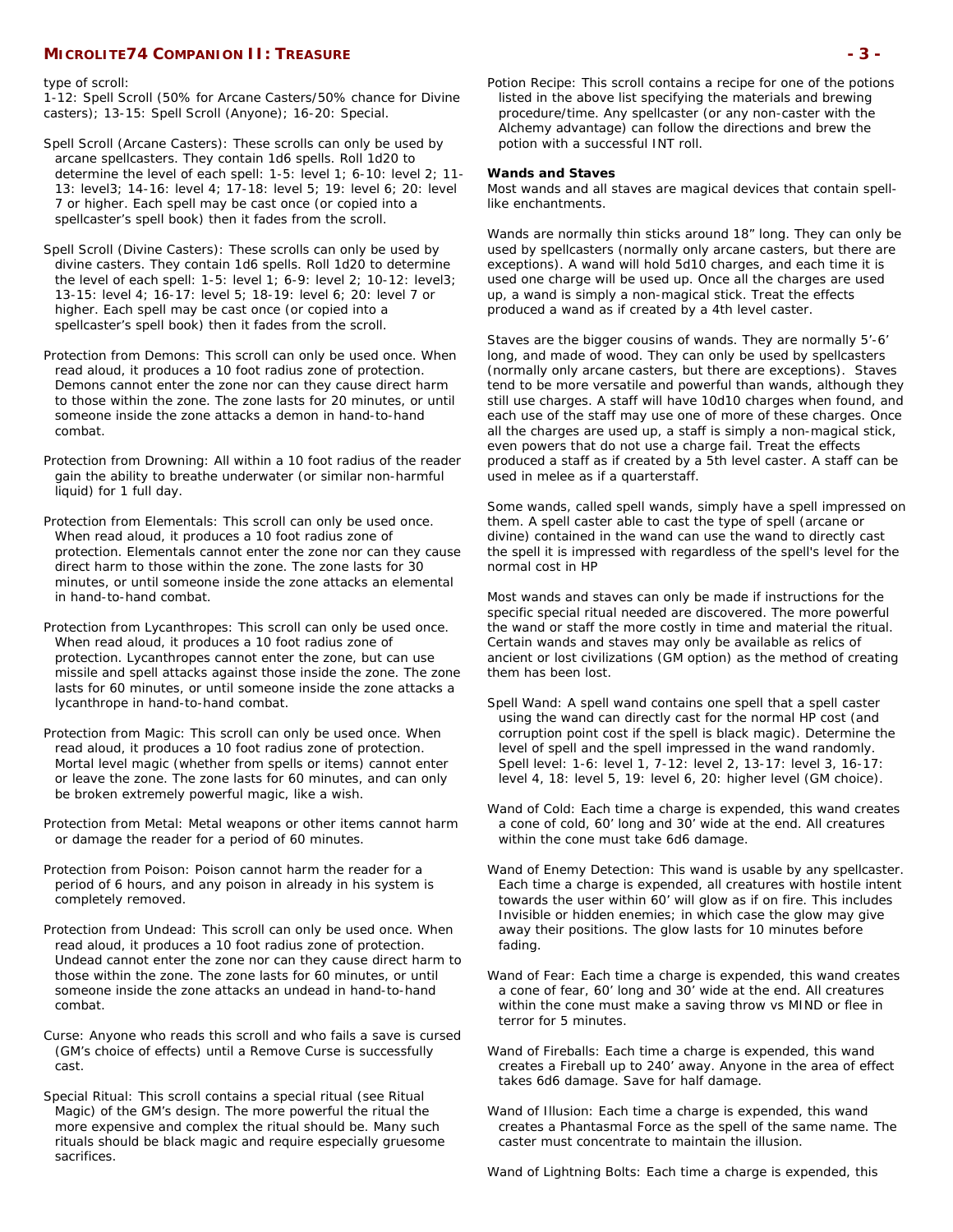#### **-4- MICROLITE74 COMPANION II: TREASURE**

wand creates a Lightning Bolt up to 240' away and then extending 60' from that point. Anyone in the path of the lightning takes 6d6 damage. Save for half damage.

- *Wand of Magic Detection:* This wand is usable by any spellcaster. Each time a charge is expended, all magical items and active spells within a 20' radius will glow for 6 rounds (1 minute).
- *Wand of Metal Detection:* Each time a charge is expended, the wand will point towards a type of metal named by the user if there is at least 1,000cn of it within 20'.
- *Wand of Negation:* Each time a charge is expended, this wand will cancel the effects of another wand or staff. If the effect that is being negated is an effect with a duration, it will be negated for a single round.
- *Wand of Paralyzation:* Each time a charge is expended, this wand creates a cone 60' long and 30' wide at the end. All creatures within the cone must make a saving throw or be paralyzed for 1 hour.
- *Wand of Polymorphing*: Each time a charge is expended, this wand produces the effect of either a Polymorph Self on the user of the wand or a Polymorph Other on a target that the wand is pointed at. Unwilling targets may make a saving throw to avoid the effect.
- *Wand of Secret Door Detection:* When this wand is activated, it will point the user towards all secret doors within 20'. This expends one charge per secret door revealed.
- *Wand of Wizardry:* This wand holds a reservoir of hit points which the wielder can use to cast spells instead of (or in addition to) his own. This reservoir will hold 10d4 hit points. When the reservoir drops below 50% capacity, the wand will automatically use a charge and refill the next day (at dawn).
- *Wand of Trap Detection:* When this wand is activated, it will point the user towards all traps within 20'. This expends one charge per trap revealed.
- *Staff of Cancellation:* This staff may be used by any character, but may only be used once. When activated, it will permanently drain any magical item (except an artifact) that is touched by it of all power. The GM may require an attack roll to touch a magic item carried or worn by another creature, normally against armor class 10.
- *Staff of Dispelling:* This staff is usable by any spellcaster. When the staff is used and a charge is expended, it will cast Dispel Magic as if by a 5th level caster, except with a range of only touch. The staff can be used to dispel magic items. When it is used against an item and a charge is expended it will automatically destroy any potion or scroll; and will cause any other magic item to temporarily cease working for 1d4 rounds. Note that magic weapons and armor still work as mundane weapons and armor even when their magical properties are temporarily suppressed.
- *Staff of Harming*: This staff is usable by divine casters only. Whenever a creature is struck by the staff, the wielder may expend one charge to inflict an additional 1d6+1 damage to the creature in addition to the normal damage that the staff does. The wielder of the staff can also activate it as normal to use any of the following effects as if casting the reverse of the curing spells (using up a variable number of charges): 2 charges = Cause Blindness

- 3 charges = Cause Serious Wounds
- 4 charges = Create Poison

*Staff of Healing:* This staff is usable by divine casters only. The

wielder may activate the staff to cure 1d2 body damage to a target. This does not use a charge, but each target can only be cured once per day by the staff. The staff can also be activated to cure other things, although this uses charges as follows:  $1$  charge = Cure Blindness

- 1 charge = Cure Disease
- 2 charges = Neutralize Poison
- 3 charges = Restoration
- *Staff of Power:* This staff holds a reservoir of hit points which the wielder can use to cast spells instead of (or in addition to) his own. This reservoir will hold 10d10 hit points. When the reservoir drops below 50% capacity, the staff will automatically use a charge and refill the next day (at dawn).
- *Staff of Striking:* Whenever a creature is struck by the staff, the wielder may expend one charge to inflict an additional 2d6 damage to the creature in addition to the normal damage that the staff does.
- *Staff of Withering:* The wielder of the staff may activate the staff and expend a charge to touch a target and cause the target to make a saving throw or age 10 years. This staff does not work on undead.

#### **Rings**

Magical rings like those listed below are generally beyond the ability of current civilizations to create. They are the creations of ancient and/or lost civilizations.

A magical ring must be worn on a finger or thumb to operate, and a character can only wear one magical ring per hand. If a second ring is put on the same hand as an existing ring, neither ring will function (with the exception of a Ring of Weakness). Rings are usually either constant in effect or are activated by a "use item" action.

- *Animal Control:* This ring may be used once per turn. It acts as if the wearer had drunk a Potion of Animal Control with the exception that the wearer only gets a single attempt to control creatures per use.
- *Delusion:* This ring will appear to function as a different type of ring if an Analyze spell is used on it. Once the ring is worn, it will be completely nonfunctional, but cannot be removed without a Remove Curse being cast on it.
- *Djinn Summoning:* Once per week, the wearer of this ring can summon a djinn, who will serve them for a day. If the djinn is killed, the ring loses its magical power.
- *Ear:* Three times per day this ring can be removed from its wearer's finger and placed against any surface. Until the wearer recovers the ring, they will be able to hear everything that happens around the ring as if their ear were in the ring's location.
- *Elemental Adaption*: To determine the exact type of ring found, roll 1d100: 01-21 = Air, 22-42 = Earth, 43-63 = Fire, 64-84 = Water, 85-91 = Air and Water, 92-98 = Earth and Fire, 99-00 = All Elements.

The wearer of the ring is protected from environmental hazards in the elemental plane that matches the elemental alignment of the ring, and is able to breathe in those planes despite lack of air.

*Fire Resistance:* This ring makes its wearer immune to natural fire, gives a +2 bonus to all saving throws against magical fire, and reduces all magical fire damage done to the wearer by one point per die (to a minimum of one point per die).

*Human Control:* This ring bay be used once per turn. It acts as if

<sup>2</sup> charges = Cause Disease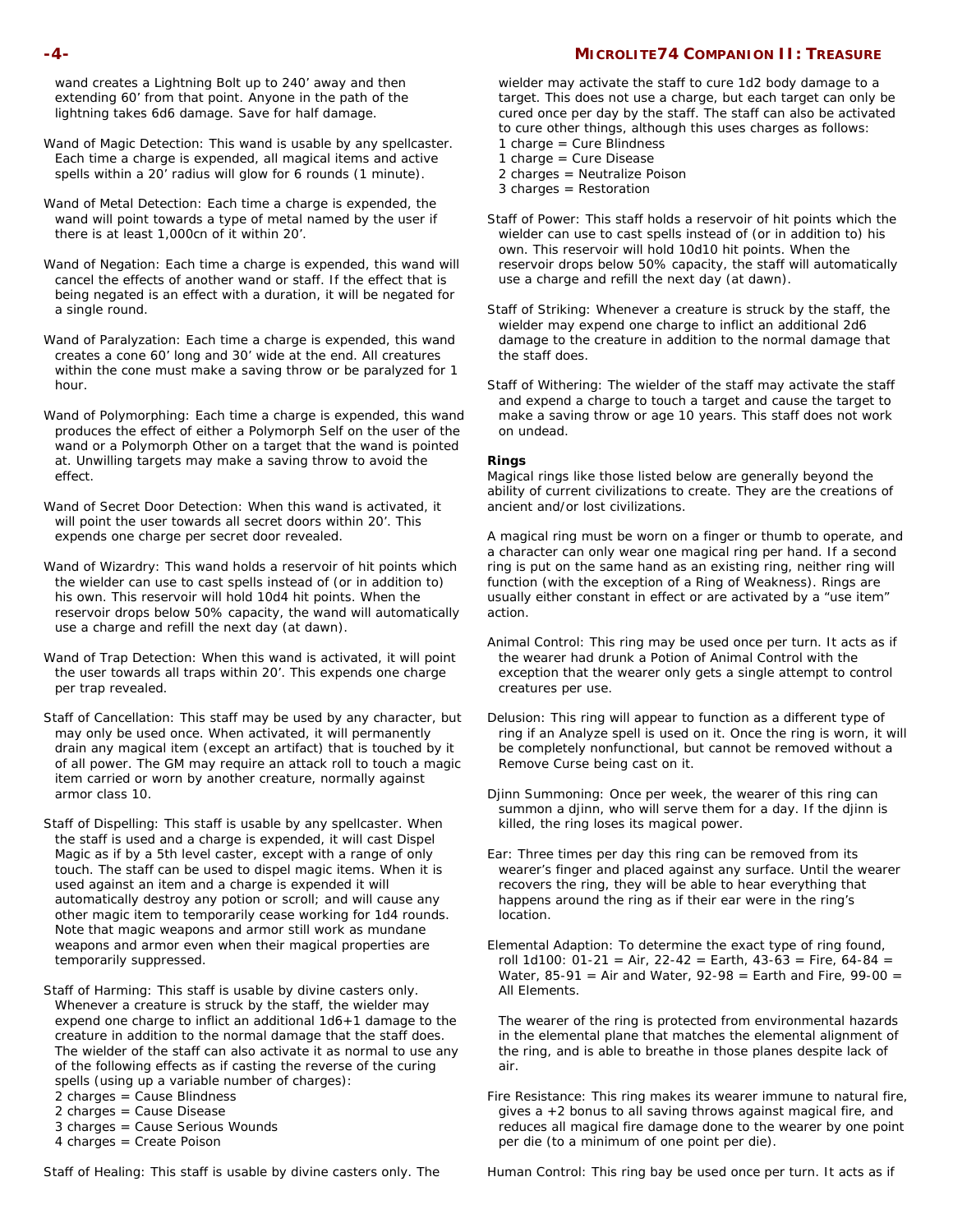#### **MICROLITE74 COMPANION II: TREASURE - 5 -**

the wearer had drunk a Potion of Human Control with the exception that the wearer only gets a single attempt to control people per use.

- *Invisibility:* This ring may only be used once per turn. When activated it affects the wearer as if they had cast an Invisibility spell on themselves.
- *Life Protection:* This ring will protect its wielder from 1d6 levels worth of energy drain. If overloaded (for example if it has only a single level of protection left and the wearer is drained two levels) then it will successfully protect the caster and then turn to dust. If it is exactly used up without being overloaded, it will become a Ring of Protection +1 once its levels of protection have been used up.
- *Memory:* This ring can only be used by a spell caster. Once per day, the caster may activate it to recover one spell that they have cast within the previous ten minutes. That spell will be available for casting again as if freshly prepared.
- *Plant Control:* This ring bay be used once per turn. It acts as if the wearer had drunk a Potion of Plant Control with the exception that the wearer only gets a single attempt to control creatures per use.
- *Protection:* This ring gives a bonus to its wearer's armor class and to all saving throws equal to its magical bonus. If a character wears a Ring of Protection on both hands, only the larger of the two bonuses applies.
- *Quickness:* Once per day, the wearer of this ring can move at double speed and take two actions per combat round for ten minutes.
- *Regeneration:* The wearer of this ring will recover 1 hit point per ten minutes, and can slowly re-grow lost body parts. A limb will re-grow over the course of a week, whereas a finger or ear would re-grow over the course of a single day. This ring will not stop working when the wearer is on 0 hit points, and will not prevent the wearer from dying. It will also not heal damage from fire or acid (although will re-grow limbs lost to fire or acid).
- *Remedies*: Once per day, this ring will duplicate the effect of a Cure Blindness, Cure Disease, Remove Curse or Neutralize Poison spell as if cast by a 6th level divine caster. The spell can be cast on the wearer or on a target that the wearer touches.
- *Safety:* This ring acts like a Potion of Luck except that it has 1d4 charges and uses up a charge each time a die is placed instead of rolled. Once all the charges have been used up, this ring becomes non-magical.
- *Seeing:* Once per day this ring enhances the character's sight for 30 minutes: a polymorphed creature or object will appear as it really is, superimposed with its present form. When looking at a person one may tell his alignment, class, level, and general intentions. One may also see invisible, displaced, ethereal and astral objects. Blindness is temporally "cured" when this ring is active.
- *Ring of Shooting Stars*: Once per day, this ring can unleash 1d6 meteors that behave as the *Lightning Bolt* spell, but do 3d6 damage.
- *Spell Eating:* This ring appears to Analyze spells to be a Ring of Spell Turning and operates as one. However, if the wearer of the ring casts a spell themselves, the ring immediate "eats" all the remaining prepared spells that the caster has. The ring can then no longer be removed except by the use of a Remove Curse cast by a 25th level caster. Once the curse has been activated, the wearer can prepare new spells as normal, but will lose them again when they next cast one.
- *Spell Storing:* This ring will contain 1d6 different spells (determined randomly as if spells on a Spell Scroll) when found. The wearer of the ring can cast these spells once each, even if not a spell caster. The spells will always be cast as if by a caster of the minimum level needed to cast them, even if the wearer of the ring is a caster of higher level. Each spell can be recharged by having a spell caster cast it directly into the ring. The ring cannot "catch" spells generally cast at the wearer; the spells must be cast directly at the ring with the purpose of recharging it.
- *Spell Turning:* Each day, this ring will reflect the first 2d6 spells (roll each day) cast at the wearer back at their casters. This only effects actual spells, not the spell-like powers of monsters or magic items. Once it has absorbed as many spells as it can, the ring has no other powers until the following day.
- *Survival:* This ring will contain 1d100+100 charges when found. Each charge spent will allow the wearer to go for 24 hours without food and drink or for 1 hour without breathing. When the ring is down to its last five charges, it will turn black; and when it runs out of charges it will crumble to dust.
- *Telekinesis:* This ring can be activated to produce an effect identical to the Telekinesis spell, capable of moving objects weighing up to 2,000cn.
- *Truth:* Three times per day, this ring can be activated to telepathically warn its wearer whether a spoken statement that they have just heard is true in the opinion of the speaker. Note that there is a difference between the speaker being untruthful and the speaker merely being honestly wrong about something.
- *Truthfulness:* This ring appears to be a Ring of Truth when examined with an Analyze spell, and will work as a Ring of Truth. However, once worn it cannot be removed except by a Remove Curse spell cast by a 26th level caster, and it compels its wearer to always speak the truth. The wearer may not knowingly lie while wearing the ring (but the ring doesn't prevent them from accidentally being wrong).
- *Truthlessness:* This ring appears to be a Ring of Truth when examined with an Analyze spell, and will work as a Ring of Truth. However, once worn it cannot be removed except by a Remove Curse spell cast by a spellcaster of at least 12th level, and it compels its wearer to always speak lies. The wearer may not knowingly make any true statement while wearing the ring (but the ring does not prevent them from making a statement that is accidentally true if they genuinely don't know that it is).
- *Water Walking:* This ring allows its wearer to walk on the surface of any liquid without sinking.
- *Weakness:* 1d6 rounds after this ring is worn, it will immediately lower its wearer's strength score to 3. The ring cannot be removed until it has had a Remove Curse spell cast on it.
- *Wishes:* This ring will grant from one to four wishes (as the Wish spell) before crumbling into dust. To determine the number of wishes contained in the ring, roll 1d10:  $1-4 = 1$ ,  $5-7 = 2$ ,  $8-9 = 1$  $3, 10 = 4.$
- *X-Ray Vision:* The wearer of this ring can see up to 30' through stone or up to 60' through wood. It cannot be used to see through metal. To use the ring, the wearer must stand still and concentrate and can view a 10'x10' area per use. It takes 10 minutes to scan such an area, and the ring can only be used once per hour.

#### **Ancient and Wondrous Items**

Rings of power were not the only magic items produced in ancient times by civilizations all-but-forgotten today. Many wonderful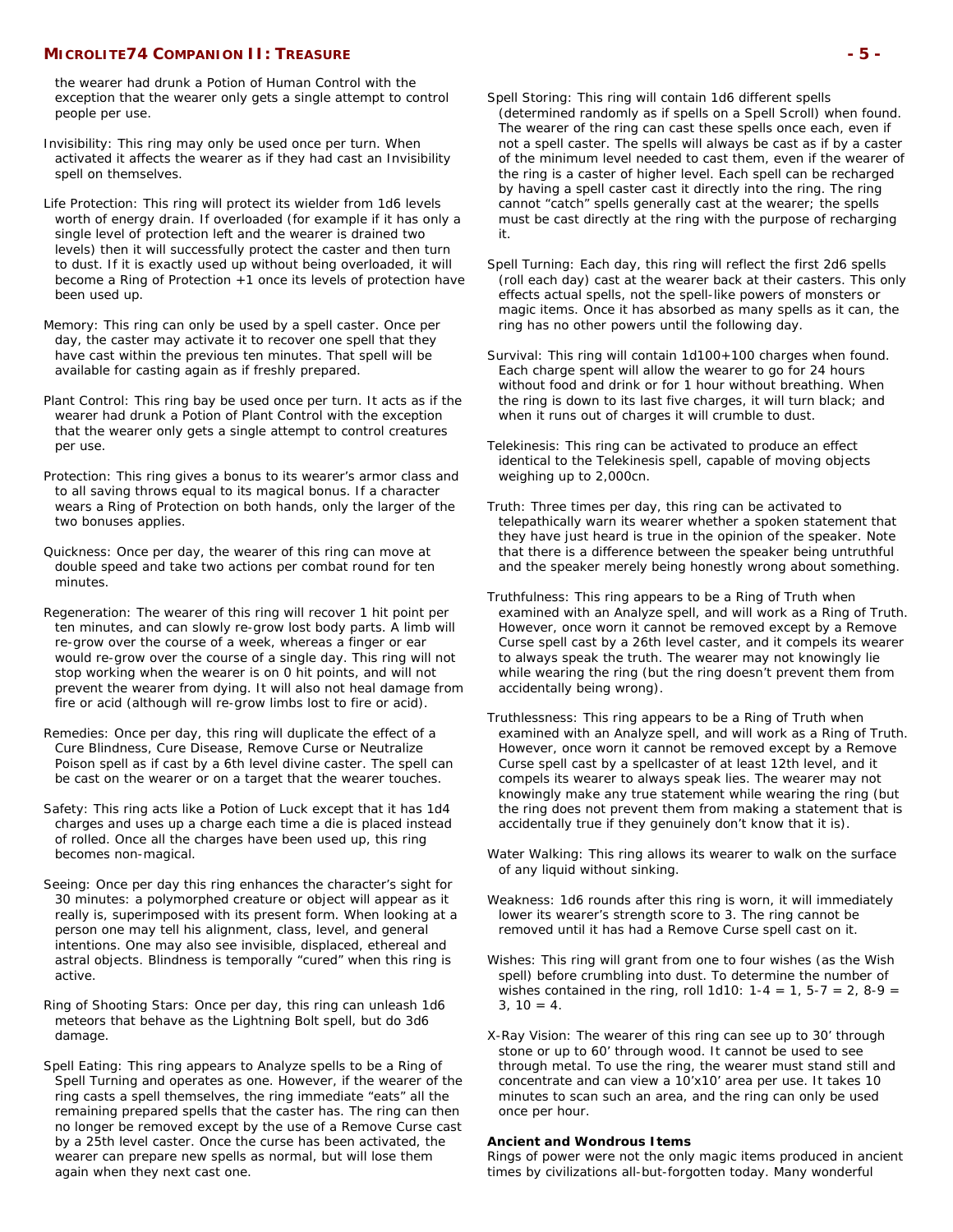#### **-6- MICROLITE74 COMPANION II: TREASURE**

magic items existed then. Most of these items are very rare today even if they were fairly common ages ago. Some of these items may be one of a kind or have never existed outside of legends. Like magic rings, the methods used to create these items are generally lost to the mists of time.

- *Amulet of Scrying Protection*: This item protects its wearer from being scried on via a Crystal Ball, and makes them immune to all types of ESP.
- *Bag of Devouring*: This bag looks like a normal sack, but any nonliving item placed entirely within it disappears from view and weighs nothing while in the bag. It will hold items up to 10,000cn in weight, providing the items fit wholly within it (i.e. they are 5'x1'x1' or smaller). Items placed within the bag can be found by touch by anyone reaching into the bag and can be withdrawn. However, any item left in the bag for more than two hours will vanish completely. This will not affect living creatures that are stuffed into the bag.
- *Bag of Holding:* This bag looks like a normal sack, but any nonliving item placed entirely within it disappears from view and weighs nothing while in the bag. It will hold items up to 10,000cn in weight, providing the items fit wholly within it (i.e. they are 5'x1'x1' or smaller). Items placed within the bag can be found by touch by anyone reaching into the bag and can be withdrawn. Boat, Undersea: This boat can be operated as a fully functional skiff. However, when a command word is given, it will dive under the water while simultaneously radiating a Water Breathing effect that protects all passengers who are touching the boat. The pilot of the boat can control its movement underwater as if on the surface.
- *Boat, Folding*: This is an ordinary wooden rowboat or sailboat, but when it is not immersed in water, it can be collapsed into a 6 inch cube with a button on one side. If the button is pressed, the boat opens up instantly.
- *Boots of Dancing*: These boots function as Boots of Speed until such time as the wearer is in combat or attempting to flee from same. At that point the wearer will be unable to do anything but dance, effectively reducing her speed by half.
- *Boots of Leaping:* The wearer of these boots can make leaps of up to 10' vertically and up to 30' horizontally.
- *Boots of Levitation:* The wearer of these boots may Levitate as per the spell of the same name. There is no limit to the duration of the levitation. Boots of Speed: When travelling overland, the wearer of these boots travels at the speed of a riding horse. However, the wearer can only move at this speed for a single day and then must rest for a day.
- *Boots of Speed*: By speaking the command word, these boots double the wearer's speed, but they require the wearer to rest for twice as long as they were used.
- *Bowl of Water Elementals:* Once per day, this bowl can be filled with water and used to cast a Conjure Elemental spell except that it will only conjure a 12 hit dice water elemental. Conjuring the elemental takes 10 minutes.
- *Bracers of Armor*: These leather bracers can be worn by anyone, regardless of their training in armor. While worn, they confer a bonus to AC. Roll 1d6 when found: 1-3: +1 AC, 4-5: +2 AC, 6: +3 AC.
- *Brazier of Fire Elementals:* Once per day, this brazier can be lit and used to cast a Conjure Elemental spell except that it will only conjure a 12 hit dice fire elemental. Conjuring the elemental takes 10 minutes.

*Broom of Flying:* This broom will carry its owner through the air at

a speed of 80' per round. The owner of the broom must concentrate to move, and the broom will hover if the owner stops concentrating. The broom can also carry a passenger, but in this case its speed is reduced to 60' per round.

- *Cape of Escape*: Three times per day, the wearer of this cape can, with a flourish, teleport up to 60 feet, leaving behind a bank of smoke in his wake similar to the *Obscurement* spell.
- *Censer of Air Elementals:* Once per day, this censer can be filled with incense and used to cast a Conjure Elemental spell except that it will only conjure a 12 hit dice air elemental. Conjuring the elemental takes 10 minutes.
- *Chime of Time:* This simple metal chime can be commanded to keep track of time. It will sound every hour until commanded to stop, and can be clearly heard within a 60' radius. If the chime is in a Silence 15' Radius spell when it is time to chime, it will automatically dispel the spell as it chimes. The chime can also be used like a hourglass. If commanded, it will slowly change color from one end to the other taking exactly one hour to do so.
- *Crystal Ball:* A crystal ball is a scrying device that can only be used by a spellcaster. The crystal ball can be used three times per day to see any place or object that they desire; and a current image of that place or object will appear and last for 10 minutes. The clarity of the image will be based on the familiarity that the user has with the object or area.
- *Crystal Ball of Suggestion*: This Crystal Ball is being watched by a malevolent intelligence, which will show the user what it wants her to see rather than what she wants to see. It will finish by casting *Suggestion* on the user.
- *Crystal Ball with Clairaudience:* This works just as a normal Crystal Ball, except that by concentrating the user can hear what is going on at the far end as if through the ears of any living creature shown in the ball. Only a spellcaster can use this item.
- *Crystal Ball with ESP:* This works just as a normal Crystal Ball, except that by concentrating the user can read the thoughts of the main subject of the vision if it is a living creature. Only a spellcaster can use this item.
- *Decanter of Endless Water*: On command, this glass bottle pours out one gallon of clean water, either fresh or salty according to the user's wishes. A rare few have a second function, producing a gushing torrent of water on command.
- *Deck of Illusions*: When thrown down, this deck of cards creates illusions equal to the *Phantasmal Forces* spell. The face cards (Jack, Queen, King, and Ace) instead produce *Spectral Forces*. Each card only functions once, becoming a normal (if finely made) playing card forever after.
- *Deck of Many Things*: This special deck of cards has only 20 cards, but each has an amazing power. The owner and anyone else present may draw as many times as they wants, but the deck shuffles after every draw. When all the cards have been drawn or everyone has agreed to stop drawing, they reassemble and vanish, leaving only the sound of mischievous laughter. Sample effects: Placed under a geas, granted one wish, instantly killed, gain one level instantly, add one point to a single stat.
- *Displacer Cloak:* This item makes the wearer appear to be 5' from their actual position. This makes all attacks against the wearer take  $a - 2$  penalty to their to-hit rolls, and gives the wearer  $a + 2$ bonus to all saving throws.
- *Drums of Panic:* These are a pair of large kettle drums. When played, they have no effect on creatures within 10' of them, but creatures from 10' to 240' from them must make a saving throw vs MIND or flee in terror for 30 minutes.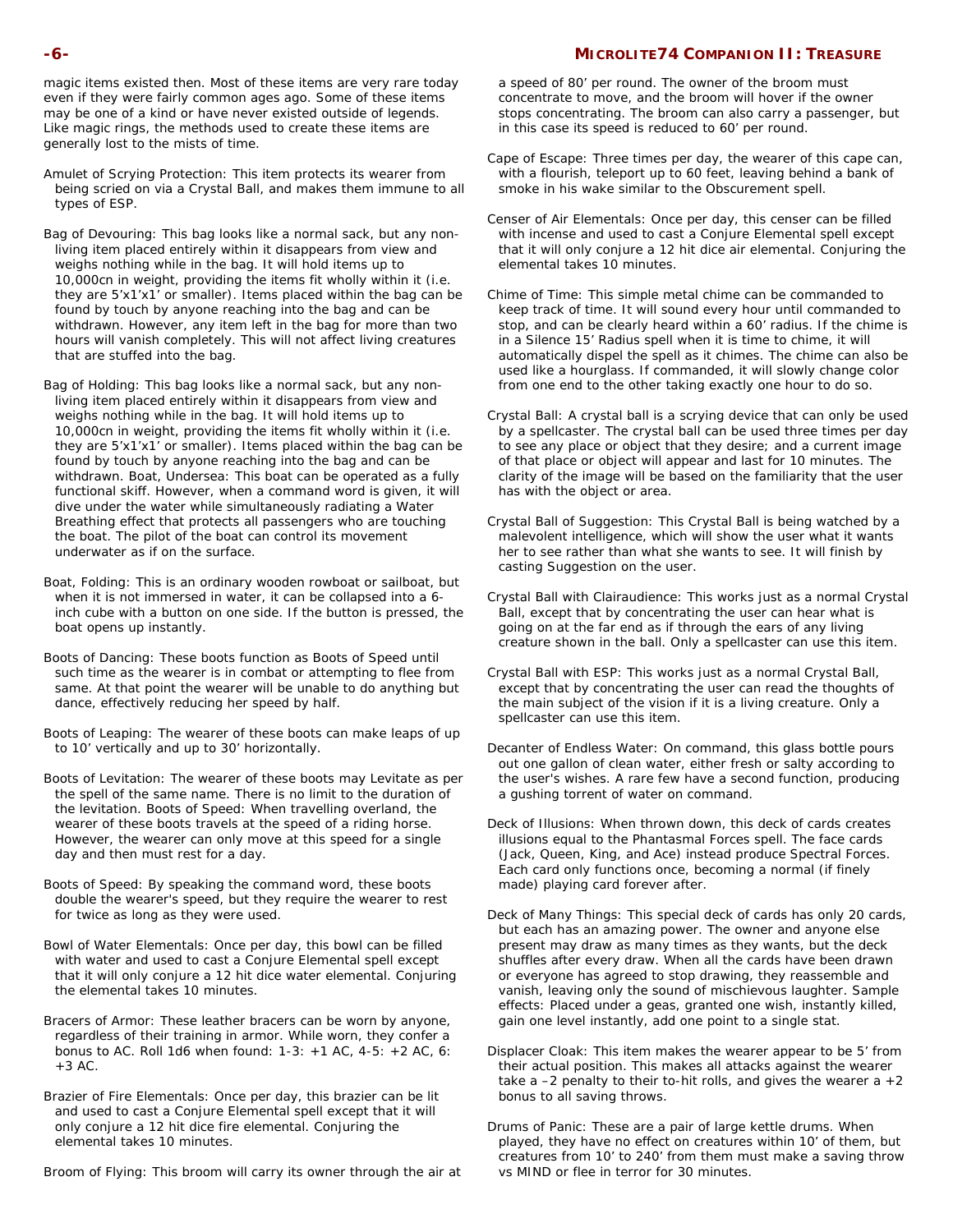#### **MICROLITE74 COMPANION II: TREASURE - 7 -**

- *Dust of Disappearance*: When this dust is sprinkled over a creature or object, it becomes invisible as if under the spell *Invisibility* for 1 turn.
- *Dust of Appearance*, when sprinkled, reveals any invisible creature or object within 5 feet of where it settles.
- *Efreeti Bottle:* This 3' tall heavy jug contains an efreeti. The stopper may be opened once per day, and the efreeti will come forth and serve the opener. If the efreeti is slain, the bottle becomes non-magical. The efreeti is reluctant to serve, and will do its best to use loopholes in the commands that it is given in order to cause harm to the owner of the bottle.
- *Egg of Wonder:* This is a painted hollow eggshell. When dropped or throw (up to 60') it will break and an animal will emerge and grow to full size. For the next hour, the animal will obey the user of the egg to the best of its ability; and then it will disappear. To determine the type of animal that is summoned, roll  $1d12: 1 =$ Ape (Rock Baboon),  $2 =$  Bat (Giant),  $3 =$  Bear (Black),  $4 =$  Bear (Grizzly),  $5 = Boar$ ,  $6 = Cat$  (Mountain Lion),  $7 = Cat$  (Panther),  $8$  = Ferret (Giant),  $9$  = Lizard (Giant Gecko),  $10$  = Lizard (Giant Draco),  $11 =$  Snake (Racer),  $12 =$  Wolf.
- *Elven Boots:* These boots give their wearer a Move Silently ability of 75%, like a thief.
- *Elven Cloak:* This cloak is just like a Ring of Invisibility except that its invisibility is not perfect. When the wearer is in the presence of creatures that might notice them, their faint outline will be seen if a 1 is rolled on 1d6.
- *Figurine of Wonder*: This is a small carved statuette of an animal. It works like an *Egg of Wonder*, but when time runs out (or if it dies), rather than disappearing it turns back into a figurine. It always produces the same kind of animal, and it can be used once per week.
- *Flask of the Alchemist*: This flask can be filled with one pint of any ordinary liquid. Additionally, it can be used to produce a single dose of 1d4+1 randomly-selected potions. This latter ability only works as many times per week as the number of different potions it can make.
- *Flask of Curses*: When the wax seal on this bottle is broken, the one who broke it will be affected by a random curse.
- *Flying Carpet:* This carpet will carry one passenger at a speed of 100' per round, two at a speed of 80' per round, three at a speed of 60' per round, four at a speed of 40' per round, or five at a speed of 20' per round. The owner of the carpet must concentrate to make it move, and the carpet will hover in place if the owner stops concentrating.
- *Gauntlets of Ogre Power:* The owner of these gauntlets has a strength of 18 while wearing the gauntlets, but taking them off return's the owner's strength back to its normal value.
- *Girdle of Giant Strength:* Anyone who wears this girdle does double damage with whatever melee attacks they make.
- *Goggles of Infravision*: While wearing these lenses, you can see in the dark as well as you can in light.
- *Hat of Disguise*: Three times per day, the wearer of this hat can alter their appearance as *Change Self*, including their clothes.
- *Helm of Blindness:* Anyone wearing this helmet is immediately made blind. The blindness cannot be cured until the helmet has been removed, and the helmet cannot be removed without a Remove Curse spell being cast on it.
- *Helm of Brilliance*: At will, the wearer of this helm can cast *Light*. Three times per day, the wearer can cast *Wall of Fire*. Also, the wearer gains a +10 bonus to any saves against fire.
- *Helm of Reading:* This helmet allows the wearer to read any language or cipher, and allows them to identify magical scrolls. However, it does not allow the wearer to use Spell Scrolls if they are not normally able to do so. This helmet is rather delicate, and has a 10% chance of being broken each time its wearer is struck in combat.
- *Helm of Telepathy:* The wearer of this helmet can transmit their thoughts to any creature within 60'. The target creature will understand the thoughts of the wearer despite language differences. The wearer may also use the ESP spell to read the thoughts of others.
- *Helm of the Sea*: While worn, this helmet allows the wearer to breathe and fight normally with any weapon she can use underwater, and grants her buoyancy enough to swim even if heavily armored.
- *Helm of Teleportation:* This helm is only usable by arcane casters. The wearer of the helm may use the Teleport spell as often as they like to teleport themselves, with the normal chances of failure. The wearer may also use the helm to Teleport another creature (again, as if casting the spell). However, doing this discharges the helmet and it can no longer be used for any teleporting until it is recharged by having a Teleport spell cast into it.
- *Horn of Blasting:* This horn can be blown once per ten minutes. When it is blown, it creates a cone of sound 100' long and 20' wide at the end. Everyone in the area must take 2d6 damage and make a saving throw vs STR or be deafened for ten minutes. Buildings and ships in the area of effect take 1d8 damage.
- *Horn of Valhalla*: Once per day, this horn may be blown to summon the souls of 2d4 brave warriors, who fight alongside the one who blew it as Berserkers for one hour. Their weapons count as magical.
- *Horseshoes of Swiftness*: Function as *Boots of Speed*, but can be attached to the feet of any horse, pony, donkey, or mule (including magical horse-like creatures such as pegasi). All four must be worn for it to work, but the horse will never throw a shoe while they are attached.
- *Hurricane Lamp:* When this lamp is opened for the first time in a day, a hurricane of wind and rain emerge. Everyone within 30' of the lamp is knocked to the floor for three rounds, and must make a saving throw vs. DEX to avoid having all loose items or items held or carried by them (including weapons, but not including clothing) is scattered throughout the area. Once the hurricane has ended, the lamp may be used as a Lamp of Long Burning, although the hurricane will reset each day and must be triggered again before the lamp can be used.
- *Incense of Miracles*: This incense can burn for up to four hours. A cleric or druid who prepares spells while the incense is lit does so as if she were two levels higher, up to and including having the next level of spells.
- *Ioun Stone*: Mined from the core of a dead star, there are eight kinds of ioun stone, each with different effects. When activated, they can slowly orbit around their owner's body if she so desires. Roll 1d8 to determine type: 1-Red (+1 to STR) 2-Orange (Reduce all damage by 1) 3-Yellow (+1 to DEX) 4-Green (User does not need to eat, drink, sleep, or breathe unless they want to) 5-Blue  $(+1$  to MIND) 6-Purple  $(+1$  to CHA) 7-White (Regenerate 1 BP/turn) 8-Prismatic (+1 to all d20 rolls)

*Item of Delusion*: Roll randomly on the table again. Although this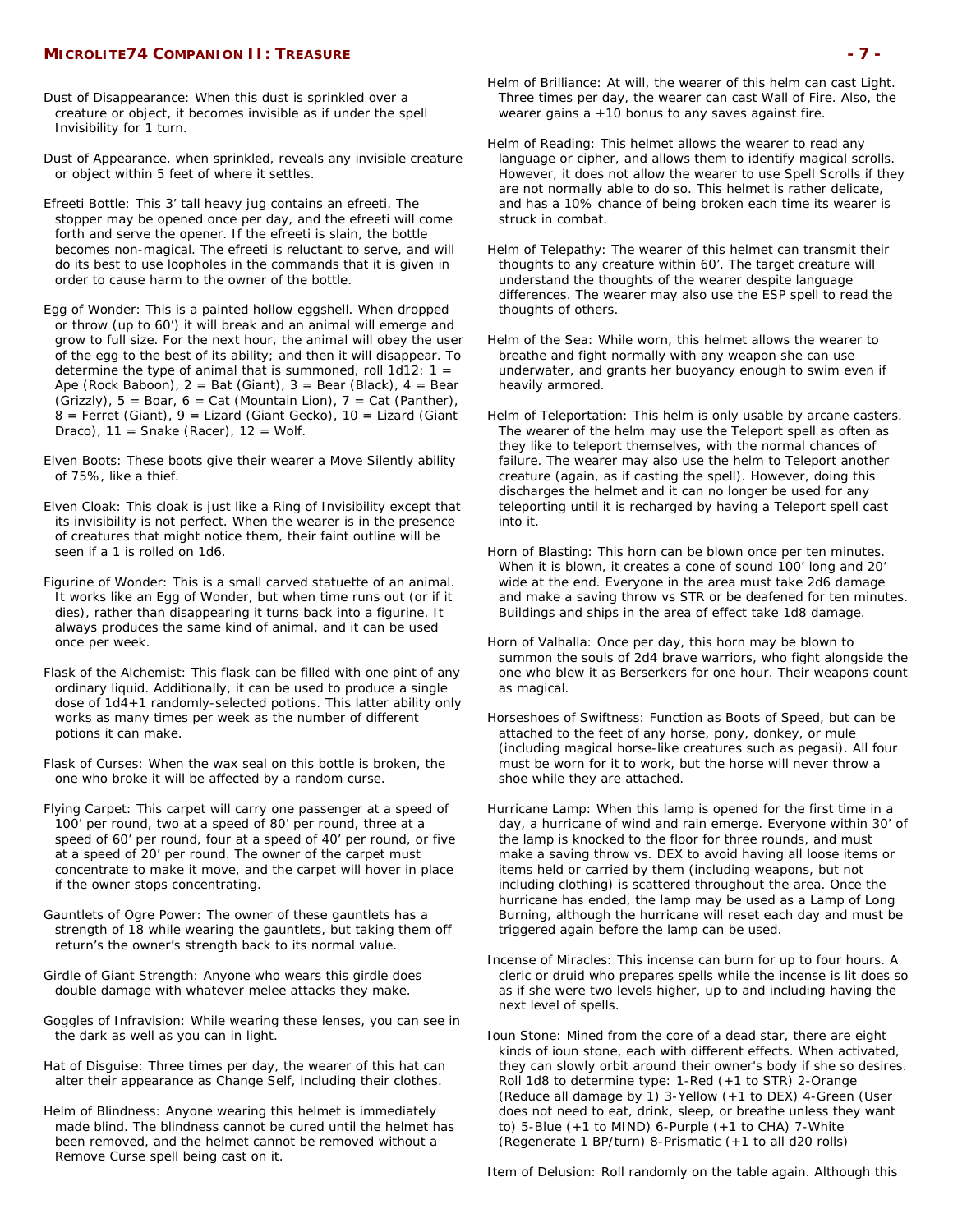#### **-8- MICROLITE74 COMPANION II: TREASURE**

is in all other respects a perfectly normal example of a similar item, whoever touches it is cursed to believe it is the indicated item despite all logical evidence to the contrary. (For instance an ordinary broomstick might be mistaken for a *Broom of Flying*).

- *Lamp of Long Burning:* This lamp must be filled with oil and lit like any other lantern, but it will burn forever without using any of the oil that it contains. The lamp can be put out and re-lit repeatedly like any other lamp. If the lamp is ever completely submerged in water while lit, it will immediately stop working and lose its magical properties.
- *Loadstone of Weight*: Whoever touches this heavy rock is unable to discard it until the curse is removed. 20% of these loadstones are also *items of delusion* that lead the bearer to believe that it is actually an enormous and valuable gemstone.
- *Medallion of ESP:* This medallion allows the wearer to use the ESP spell at will, with a range as given in the item listing (either 30' or 90'). However, each time it is used, there is a 1 in 6 chance that instead of letting its wearer read minds, it will broadcast its all of its wearer's thoughts out loud for the next ten minutes.
- *Mirror of Life Trapping:* If the owner of this mirror presents it to a creature of human size or smaller and activates it, the creature must make a saving throw vs. MIND or be sucked into the mirror, complete with everything they are wearing and carrying. The mirror can hold up to 20 creatures, who exist in a state of suspended animation while in the mirror, not needing food, drink or air and completely unable to take any actions.

Anyone looking into the mirror can see the reflections of the faces of all those trapped inside, and can wake any of them up temporarily to talk with them. No special communication powers are granted, so the viewer and victim need to share a common language to talk in. If the mirror is broken, all the creatures inside are instantly freed. However, the only way to free a single creature without breaking the mirror is to is a Wish spell.

- *Muzzle of Training:* This muzzle will automatically reshape and resize itself to fit any creature with a mouth. When put on a creature and locked with a command word, the creature is magically prevented from biting, talking and casting spells; but it can still eat, drink and breathe normally. The owner of the muzzle can unlock it with a second command word, but otherwise it is locked with the equivalent of a Wizard Lock cast by a 6th level caster.
- *Nail, Finger:* This appears to be a Nail of Pointing if checked with an Analyze spell. However, when someone tries to use it as such it will disappear. The next time that person tries to be unnoticed (by disguise, Invisibility or hiding), an illusion of a large glowing hand will appear above their head pointing them out. After that first instance, there is a 25% chance each time the person tries to go un-noticed that the hand will re-appear. This will continue to happen until the victim has a Remove Curse spell cast on them.
- *Nail of Pointing:* This appears to be a simple 6" iron nail. Once per day, it can be commanded to point to a mundane (not magical or living) object, and for the next ten minutes the nail will point at the closest instance of that type of object (distance is irrelevant).
- *Ointment:* This creamy white salve is normally found in small jars. To use the ointment, the whole jar must be applied to someone's skin. When the ointment is applied in this manner, it will have a random effect, rolled on 1d6:  $1 =$  The user gets a +2 bonus to armor class and saving throws for the next ten minutes,  $2 =$  The user is healed  $2d6+2$  points of damage,  $3 =$  The user must make a saving throw vs. STR or die,  $4 =$  The user takes 2d6 points of acid damage,  $5 =$  The user is cured of all burn damage, whether magical or normal,  $6 =$  The user's skin turns

bright orange for the next 1d4 months.

- *Pouch of Security:* If this large sack is stolen, it will shout "Help! I am being stolen!" in common repeatedly for the next hour. The sack's owner can command it to be quiet before the end of the duration.
- *Quill of Copying:* When supplied with 1,000gp worth of rare inks, any spell user can command this quill to copy a Spell Scroll containing one or more spells of a type that they can cast onto a blank parchment. There is a 75% chance that the spells will be copied correctly, creating two identical Spell Scrolls, and a 25% chance that the quill will burst, becoming useless and depositing its ink over both parchments (both ruining the original and failing to make a copy).
- *Ring Gates*: Anything that passes through one of these two silver hoops (assuming it can fit) comes out of the other gate, preserving its momentum as it does so. One gate is set with a sapphire, the other is set with a carnelian.
- *Rope of Climbing:* On command, this 50' rope will wriggle along the ground like a snake, and even up walls and on ceilings. It can fasten itself onto any solid protrusion on a surface that it is climbing up, and will support up to 10,000cn of weight. A second command will cause the rope to loosen itself and re-coil.
- *Scarab of Protection:* This charm has 2d6 charges. Each time a curse is placed on the wearer, it will immediately target the wearer with a Remove Curse as if by a 36th level caster. Each Remove Curse uses up one charge. Additionally, it will block any Finger of Death or Obliterate spell (the reverse of the Raise Dead and Raise Dead Fully spells) cast at the wearer; and this also uses up one charge. When the scarab has run out of charges, it crumbles to dust.
- *Ship, Flying*: Anyone with skill at sailing can pilot this ship, which in the absence of wind (or when sailing into the wind) can magically prepare itself at around 15 miles per hour. Most flying ships are at Small Ships or Large Ships, but a few Galleys and Longships are known to exist.
- *Slate of Identification:* This 3' square framed sheet of slate is used to identify magic items. The slate has ten charges per day, and is used by placing it on a horizontal surface and then placing a magic item on it. When activated, the slate will identify the magic item (if it has enough charges left to do so) and chalk writing will appear on the slate indicating type of magic item and what command words it has (if any). If asked to identify an artifact, the slate will shatter.

The slate is incapable of identifying cursed items, even those that fail to fool an Analyze spell (such as a Potion of Poison). If it is asked to identify a cursed item, the slate will identify it as being a random type of similar but useful item.

The number of charges needed to identify different types of item are: Potion =  $2$  charges, Scroll =  $3$  charges, Ammunition =  $3$ charges, Wand = 4 charges, Staff = 5 charges, Weapon =  $6$ charges, Armor or shield = 7 charges, Ring = 8 charges, Wondrous item  $= 9$  charges.

- *Spoon of Sustenance*: This wooden spoon, when placed in a bowl or pot and stirred three times, fills the container with blandtasting but highly nutritious gruel, which can be flavored with magic.
- *Stone of Earth Elementals:* Once per day, this stone can be buried in the earth and used to cast a Conjure Elemental spell except that it will only conjure a 12 hit dice earth elemental. Conjuring the elemental takes 10 minutes.

*Talisman of Travel:* This talisman allows the wearer to cast either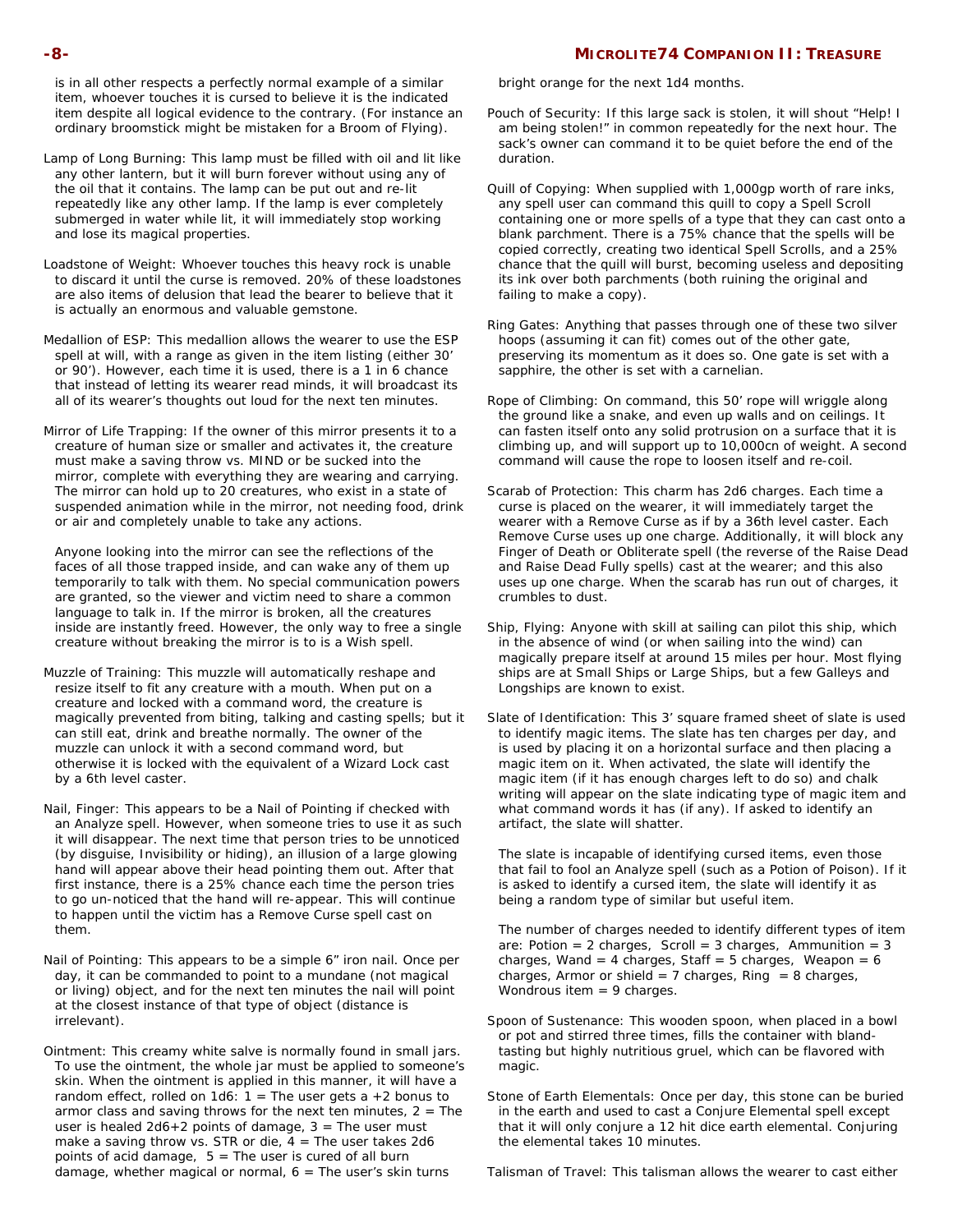#### **MICROLITE74 COMPANION II: TREASURE - 9 -**

a Conjure Elemental or Summon Elemental spell in reverse. Instead of the spell summoning an elemental to the caster, the reversed spell will transport the caster to the elemental plane of their choice. While the caster continues to wear the talisman, they are protected from environmental damage on the elemental plane, such as choking or burning, and can breathe normally.

- *Tome of the Archwizard*: 75% of Tomes of the Archwizard contain every Magic-User spell ever invented. The rest contain every Illusionist Spell ever invented. Additionally, the book seems to have infinite pages for note-taking. Unlike other spellbooks, whoever possesses it is capable of reading the spells within (whether or not she can cast them) after one week of study.
- *Tome of Training*: By spending one day studying the insights recorded in this book, a member of the indicated class instantly gains one level. Each Tome of Training only works once per reader.
- Wheel of Floating: When put on a cart or wagon, this wheel will allow the cart to be pulled on the surface of water rather than sinking. A single Wheel of Floating will hold up a vehicle of up to 10,000cn in weight, with every additional Wheel of Floating adding 5,000cn to that weight. Although these wheels will keep the vehicle above water, they do not effect whatever animal or animals are pulling the vehicle.
- *Wheel, Square:* This wheel is the size of a wagon or cart wheel, but is square rather than round. It cannot be used on normal terrain, but when fitted to a wagon or cart it will allow the cart to travel over desert or mountain as if being pulled along a road.

#### **Magic Weapons and Armor**

Basic magic weapons and armor can be made by any master weapon smith or master armorer, provided he or she has enough meteoric iron and time.  $A + 1$  item will take a full year to create. A  $+2$  item will take 4 more years (total of 5 years). A  $+3$  item is a lifework, requiring first creating a +2 item and doing 20 years additional work on it -- for a total of 25 years. +4 and +5 items are possible in theory but would be the work of generations of craftsmen as a +4 item would require 125 years to create and a +5 item 600 years to create, with the original/current craftsman's specially trained apprentice taking over the task -- if the chain of master training replacement gets broken, the item can no longer be successfully improved. Weapons can have a damage bonus as well. It takes 50% of the time listed above to enchant a magic weapon damage bonus. If a weapon is to have both a damage and a hit bonus, the damage bonus must be added first then the hit bonus – but the entire procedure must be one continuous enchantment operation.

Some magic weapons and armor have special powers such as the ability to shed light, better attack or damage certain types of creatures, magic effects similar to spells, etc. Learning to enchant such weapons takes years or research (or finding someone else's research notes and figuring them out). The exact powers that can be enchanted in this manner are up to the GM, but some of these rare abilities are listed below.

- *Wheel, Square:* This wheel is the size of a wagon or cart wheel, but is square rather than round. It cannot be used on normal terrain, but when fitted to a wagon or cart it will allow the cart to travel over desert or mountain as if being pulled along a road.
- *Cursed Weapons*: Until the curse is broken by a *Remove Curse* spell, the wielder of a cursed weapon cannot discard the weapon and cannot draw any other weapon unless they are already holding the cursed one.
- *Dancing Weapon/Shield*: Weapon fights on its own within 30 feet of owner, as  $a + 1$  weapon during first round of combat,  $a + 2$ weapon during second round of combat, and a +3 weapon during third round of combat. Afterwards, its owner must direct

## **Donate to the RetroRoleplaying Cancer Fund and Get Some PDF Goodies**

Many Microlite74 gamers know that Randall Stukey, the author of Microlite74 and other M20-based old school games is trying to raise funds to pay the bills from his wife's oral cancer treatments and that he worked on the original Microlite74 as way to cope during her recovery from 6 weeks of radiation treatment in 2008. Randall and Donna are some of the 40 to 50 million people in the US who do not have health insurance nor did they qualify for government aid as they live in Texas and have no children. Donna (successful so far) cancer treatments have cost over \$110,000. While some of this has been absorbed by hospital foundations and the like, they still owe a lot of it. You can donate to the Retroroleplaying Cancer Fund (via PayPal) and help them pay their bills.

## **Can You Help Pay the Cancer Bills?**

Everyone who donates any amount at all get a password giving them access to a number of special downloads. *Some* of the currently available downloads include:

- Pdf copies of the two issues of The Grimoire Randall published in the late 1970s (which Randall blogged about here: The Grimoire #1 ( http://blog.retroroleplaying.com/2009/05/grimoire-1-spring-1978-d-fanzine.html ) and The Grimoire #2 (http://blog.retroroleplaying.com/2009/05/grimoire-2-summer-1979-d-fanzine.html )
- Pdf copy of The Second Grimoire of Pharesm the Bright-Eyed, a set of house rules for a BECMI campaign Randall ran at a game shop in the mid-1980s.
- A copy of the Player's Introduction to the Fourth Campaign Arn (from about 1984)
- Microlite74 3.0 Extended Special Edition -- two PDFs designed to be printed in booklet format from Adobe Acrobat. Artwork is by Håkan Ackegård. The text has been reformatted into a single column in a large enough font to easily read.

To get access to these downloads and access to a private donor forum where you can get advance information on upcoming Microlite74 releases, help Randall pay the cancer bills by sending a donation in any amount -- small or large - to the RetroRoleplaying Cancer Fund via Paypal at this link:

**http://www.retroroleplaying.com/node/153**

## **Support Microlite74: Please donate if you can!**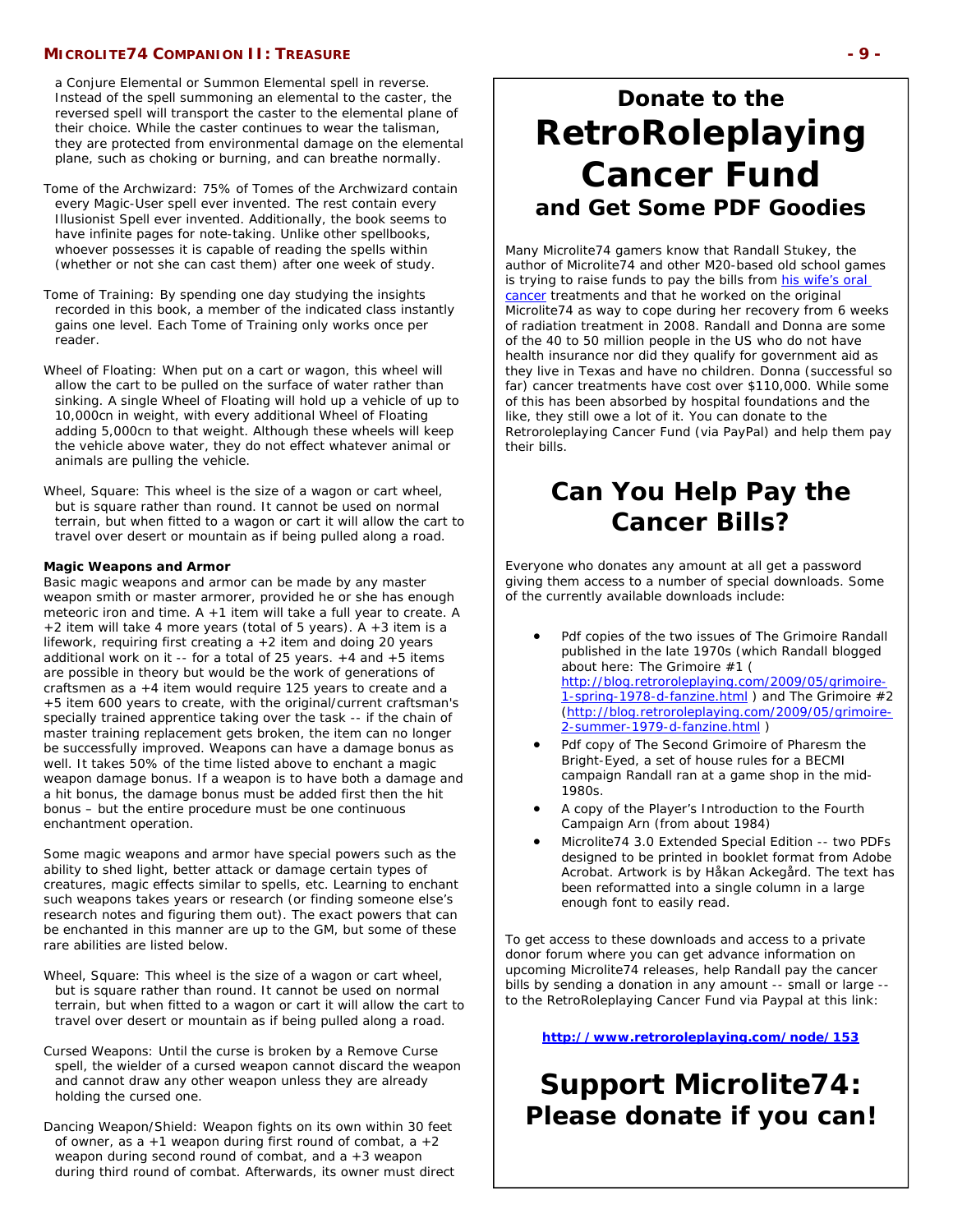#### **-10- MICROLITE74 COMPANION II: TREASURE**

it to sheathe itself or attack a new opponent or else it acts as an otherwise ordinary (i.e. non-dancing) +1 weapon for 24 hours. Dancing shields work similarly, but defend instead of attack.

- *Ethereal Armor*: Wearer is able to become incorporeal and can only be hit by other incorporeal creatures such as wraiths. This ability functions 50 times.
- *Fire Brand*: Weapon is covered in licking flames, dealing 1d6 extra fire damage on a hit. The flames shed light in a 30' radius.
- *Fiery Armor*: Any creature that makes a melee attack against the wearer takes 1d3 fire damage if they hit.
- *Frost Brand*: Weapon is always as cold as ice, dealing 1d6 extra cold damage on a hit. Also keeps rations fresh for longer due to refrigeration.

*Intelligent weapon*: 10% chance of being able to cast a random

 spell of level 1d3 1/day. Can communicate with owner, 1 in 4 chance of being able to talk. Some are petulant and act as a cursed weapon unless they get their way.

- *Armor of Invulnerability*: The character is immune to critical hits (except by Vorpal weapons) and only hit by magic weapons.
- *Possessed Armor*: Contains the ghost of a previous wearer, who may or may not be able to take the armor for a joyride when it's not being worn and may or may not be willing to cooperate with the new owner.
- *Vorpal Weapon*: Only weapons with some sort of bladed edge can be Vorpal. On a critical hit, a vorpal weapon slices off the head of its target, so long as it has a head. Unless the target has another head or is something that doesn't rely on its head to survive, it dies instantly.

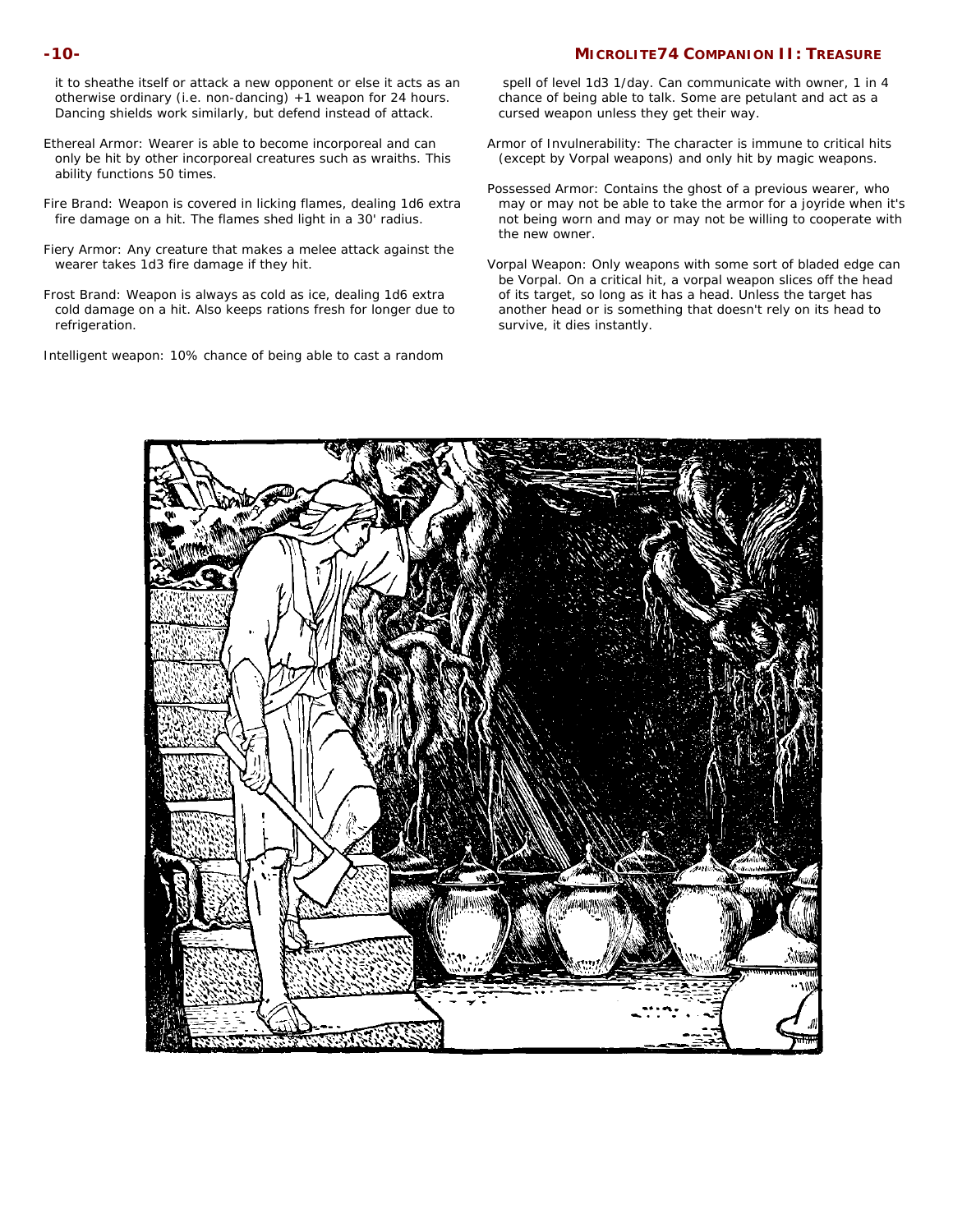## *Random Determination of Treasure*

This is a simple system for generating random treasure. This is only a sample. GMs should feel free to tweak this system for their needs or even replace it with a system of their own designed for their specific campaign.

Rolling randomly for treasure after the PCs have defeated monsters can produce a strange effect: magic items that the monsters could have used in the battle and logically should have used as the result of the battle would have been different. The best way to handle this is to roll treasure for planned encounters when you create the encounter. Of course, this is often not possible for unplanned encounters (wandering monsters, etc.). In such cases, there are a number of ways to handle it.

- Ignore the problem and put the item rolled in the treasure. While easy, this is unrealistic.
- 2) Simply eliminate the item and do not roll another. Assume the monsters had one less item.
- 3) Reroll until you get an item that would not have been obviously useful in the encounter. This can take a lot of time if you keep rolling items that could have been used in the encounter.
- 4) Replace the item with a "treasure map" of some type leading to the item.
- 5) Allow the item, but in such a way that the monsters could not have used it in the encounter. Perhaps the item is well hidden in the encounter area and the monsters never found it (but the PCs might if they search for it). Perhaps the items needs to be activated with a command word the monsters did not know (and the PCs would have to discover somehow) or only activates for its bearer after some specific "ritual" has been performed (such as a magic weapon that appears completely normal until used to kill a specific type of monster).

Always remember that any system of random treasure determination, including this one, is meant to be the GM's servant, not the GM's master. The GM is never required to place treasure he does not want in the campaign or that would not realistically fit the situation/environment just because the treasure was rolled on the charts. In such cases, feel free to roll again.

#### *Part 1: The Basic Formula*

An individual monster has a base amount of treasure in its lair proportionate to its XP value, according to the following table.

#### **Monster XP value Base hoard size**

| 1  | 15                                         |
|----|--------------------------------------------|
| 2  | 25                                         |
| 3  | 40                                         |
| 4  | 65                                         |
| 5  | 100                                        |
| 6  | 165                                        |
| 7  | 270                                        |
| 8  | 430                                        |
| 9  | 700                                        |
| 10 | 1130                                       |
| 11 | 1830                                       |
| 12 | 2960                                       |
| 13 | 4790                                       |
| 14 | 7750                                       |
|    | Each additional XP 150% the previous value |

For the actual value of the hoard, multiply the base value by 1d4. For particularly ancient or wealthy monsters such as dragons, you might add 1 to the d4 roll, or even roll 1d6 instead. Monsters of animal intelligence that do not value treasure, or intelligent ones that have fallen on difficult times, might instead divide the hoard size by a similar amount, or even be treated as a much lower-level creature, if indeed they have any treasure at all. Random, unguarded treasure in a dungeon should generally correspond to the level of dungeon it is found on.

If you want the numbers to be a little more random, you can roll a d6 and a d10 for any number of digits, but not the highest place, adding the amount on the d10 if the d6 is odd and subtracting it if it is even.

#### *Part 2: Specific Items*

Now a monster *could* have all their treasure in just plain gold pieces, but where's the fun in that? No, they should have a variety of coins, valuables, and magical treasure. Use the following guidelines to spice up your treasure.

- d% of the treasure is gold. d% of the remainder is silver. Whatever is left is copper.
- If a treasure is worth less than 1000 GP, then for every 100 GP (rounded down), there is a 10% chance to substitute a roll on the Minor Treasures table for 100 GP of the money. If there is less than 100 GP, then there is a 1% chance for every 10 GP.
- If a treasure is worth less than 5000 GP, for each 1000 GP (rounded down), there is a 10% chance to substitute a roll on the Medium Treasures table for 1000 GP of the money and a 10% chance of 1d4 rolls on the Lesser Treasures table in addition to the money.
- For each 5000 GP (rounded down), there is a 10% chance to substitute a roll on the Major Treasures table for 5000 GP of the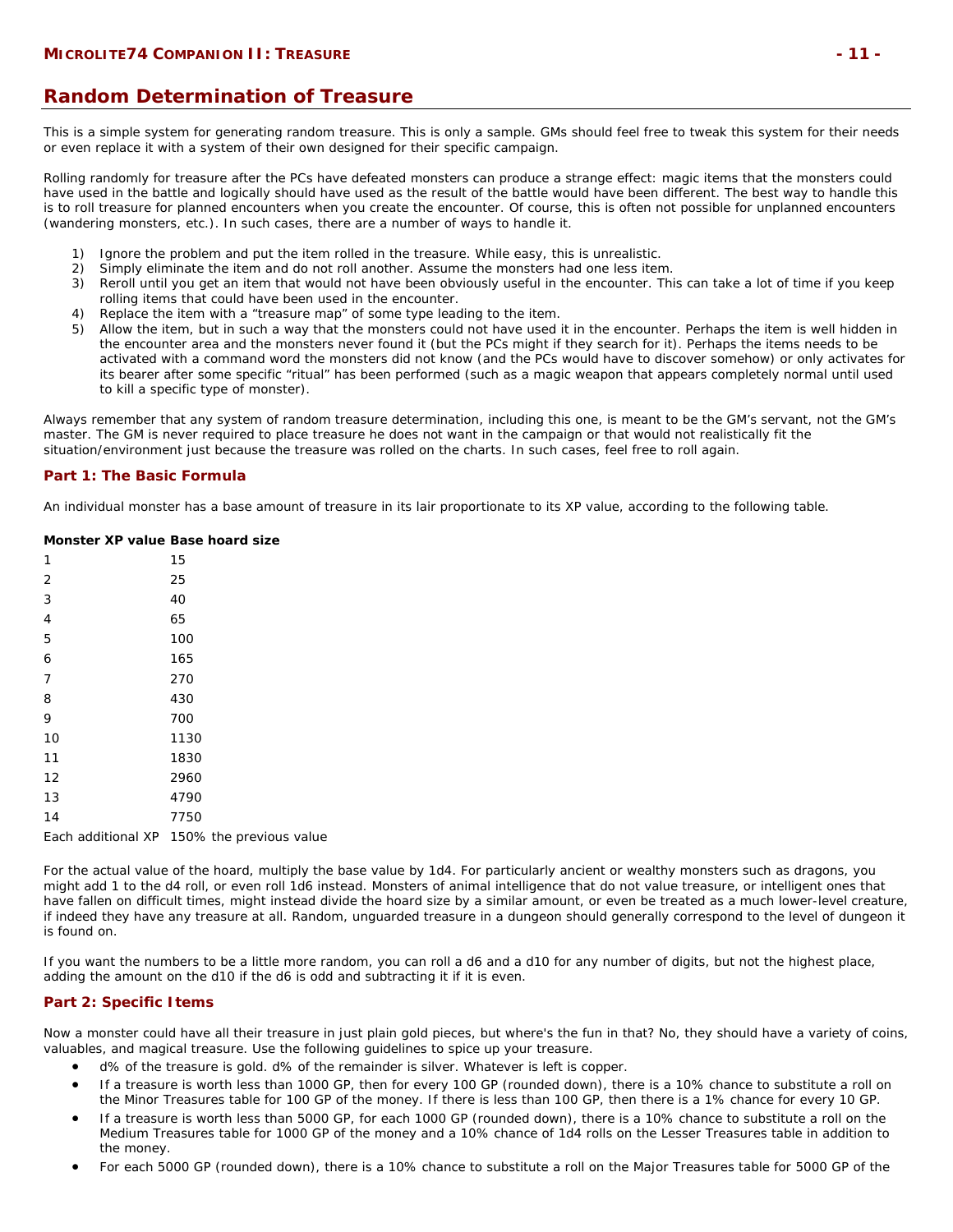#### **-12- MICROLITE74 COMPANION II: TREASURE**

money, a 10% chance of 1d4 rolls on the Medium Treasures table in addition to the money, and a 40% chance of 2d6 rolls on the Minor Treasures table in addition to the money.

|    | <b>1d20 Minor Treasures</b> | <b>Medium Treasures</b> | <b>Major Treasures</b> |
|----|-----------------------------|-------------------------|------------------------|
|    | 1-12 Minor Gem or Jewel     | Medium Gem or Jewel     | Major Gem or Jewel     |
|    | 13-19 Minor Object of Art   | Medium Object of Art    | Major Object of Art    |
| 20 | Minor Magic Item            | Medium Magic Item       | Major Magic Item       |

#### *Gems and Jewelry Table*

#### **1d8 Minor Gems Medium Gems Major Gems**  1 Polished stone or glass worth 1d6 GP Tiny precious stone worth 1d100 GP Tooth-sized precious stone worth 1d100x10 GP 2 Cheap jewelry worth 1d6 GP Jewelry worth 1d100 GP Princely jewelry worth 1d100x10 3 Tiny precious stone worth 1d100+25GP Tooth-sized precious stone worth 1d6x200 GP Eye-sized gem or jewelry worth 1d100x80 GP 4 Jewelry worth 1d100+25GP Fine jewelry worth 1d6x200 GP Royal jewelry worth 1d100x80 GP Tooth-sized precious stone worth 1d100+75GP Tooth-sized precious stone worth 1d6x300 Toom-sized precious storie worth Tubx300 Fist-sized gem worth 1d100x120 GP 6 Jewelry worth 1d100+75GP Fine jewelry worth 1d6x300 GP Royal jewelry worth 1d100x120 GP 7 Tooth-sized precious stone worth 1d100x10GP Eye-sized precious stone worth 1d100x100 GP Head-sized precious stone worth 1d100x200 GP 8 Fine jewelry worth 1d100x10GP Princely jewelry worth 1d100x100 GP Unique jewelry worth 1d100x200 GP

#### *Objects of Art Tables*

#### **1d4 Minor Art Medium Art Major Art**  1 1d6 GP 1d100 GP 1d100x10 GP

- 2 1d100+25GP 1d6x200 GP 1d100x80 GP
- 3 1d100+75GP 1d6x300 GP 1d100x120 GP
- 4 1d100x10GP 1d100x100 GP 1d100x200 GP

If you want to describe a specific piece of jewelry or art, you can use the following tables:

#### **Art Object Details**

|                | 1d12 Kind of Art                                                           | <b>Kind of Jewelry</b>                 | Jewelry material                                        |  |
|----------------|----------------------------------------------------------------------------|----------------------------------------|---------------------------------------------------------|--|
| $\mathbf{1}$   | Carving/Scultpure/Idol/Holy symbol                                         | Ring                                   | Carved wood                                             |  |
| 2              | Tapestry                                                                   | Earrings                               | Carved bone/ivory                                       |  |
| 3              | Book/scroll/poem                                                           | <b>Bracelet</b>                        | Clay                                                    |  |
| 4              | Furniture                                                                  | Anklet                                 | Copper                                                  |  |
| 5              | Urn/pottery                                                                | Necklace/chain                         | Brass/Tin                                               |  |
| 6              | Painting/drawing                                                           | Pendant                                | <b>Iron</b>                                             |  |
| $\overline{7}$ | Container (sarcophagus/box/theca)                                          | Body piercing                          | <b>Bronze</b>                                           |  |
| 8              | Fine vestments/hat/other article of clothing                               | Comb/hairpin                           | Silver                                                  |  |
| 9              | Fine musical instrument                                                    | Spectacles/monocle/magnifying<br>glass | Electrum                                                |  |
| 10             | Ceremonial weapon or armor                                                 | Belt/waist chain                       | Gold                                                    |  |
| 11             | Unusually fine normal item (pipe, lantern, cup,<br>hourglass, mirror, etc) | Brooch/pin/cufflinks/cameo             | Carved entirely from a big<br>quartz/semiprecious stone |  |
| 12             | Musical score/libretto                                                     | Crown/Tiara/Circlet                    | Platinum/Mithril (Reroll if Minor Jewelry)              |  |

#### *Magic Items Table*

#### **1d4 Minor Magic Item Medium Magic Item Major Magic Item**

- 1 One random potion **3** random potions 6 random potions 6 random potions
- 2 Roll once on the Minor Scroll table Roll once on the Medium Scroll table Roll once on the Major Scroll table
- Roll once on the Minor Arms and Armor table
- $_4$  Roll once on the Minor Enchanted Items table

- Roll once on the Medium Arms and Armor
- table
- Roll once on the Medium Enchanted Items table

Roll once on the Major Arms and Armor table Roll once on the Major Enchanted Items table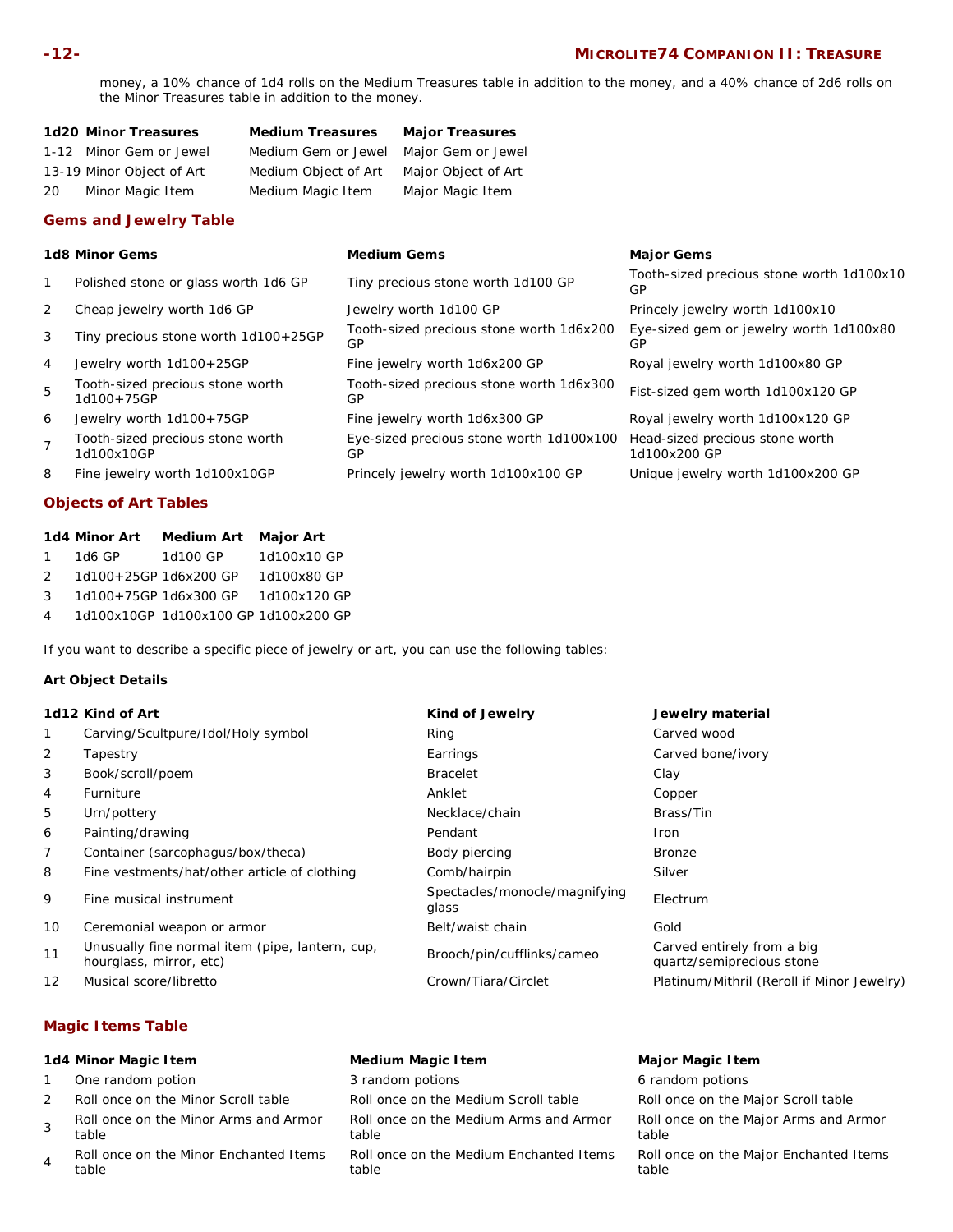#### **MICROLITE74 COMPANION II: TREASURE - 13 -**

#### *Potions Table*

Roll a d6. If it's odds, roll on potion table 1. If it's even roll on potion table 2

|                | 1d20 Potions 1                   |    | 1d20 Potions 1 (cont.) 1d20 Potions 2 |                |                  |    | 1d20 Potions 2 (cont.)  |
|----------------|----------------------------------|----|---------------------------------------|----------------|------------------|----|-------------------------|
|                | Animal Control                   | 11 | Dreamspeech                           |                | Growth           | 11 | Plant Control           |
| 2              | Antidote                         | 12 | Elasticity                            | $\overline{2}$ | Healing          | 12 | Poison                  |
| 3              | Blending                         | 13 | <b>ESP</b>                            | 3              | Heroism          | 13 | Polymorph Self          |
| 4              | Bug-repellent                    | 14 | Ethereality                           | 4              | Human Control 14 |    | Sight                   |
| 5              | Clairaudience OR Clairvoyance 15 |    | Fire resistance                       | 5              | Invisibility     | 15 | Speech                  |
| 6              | Climbing                         | 16 | <b>Flying</b>                         | 6              | Invulnerability  | 16 | Speed                   |
| $\overline{7}$ | Defense                          | 17 | Freedom                               | 7              | Levitation       | 17 | Super Healing           |
| 8              | <b>Delusion</b>                  | 18 | Gaseous Form                          | 8              | Longevity        | 18 | <b>Treasure Finding</b> |
| 9              | Diminution                       | 19 | Giant Control                         | 9              | Luck             | 19 | Undead Control          |
| 10             | Dragon Control                   | 20 | Giant Strength                        | 10             | Merging          | 20 | Water Breathing         |

#### *Scrolls Table*

For scrolls, randomly determine the list the spells are selected from. Scrolls seldom have more than one kind of spell written on them.

## **1d10 Minor Scrolls Medium Scrolls Major Scrolls Major Scrolls Major Scrolls**

| <b>Medium Scrolls</b> |  |
|-----------------------|--|
|                       |  |

|    | I spell, 1st level                        | 1 spell, 1d6 level                        | 5 spells, 1d6 level                       |
|----|-------------------------------------------|-------------------------------------------|-------------------------------------------|
| 2  | 1 spell, 1d3 level                        | 2 spells, 1d4 level                       | 6 spells, 1d6 level                       |
| 3  | 2 spells, 1d2 level                       | 2 spells, $1d6+1$ level                   | 7 spells, 1d6 level                       |
| 4  | 3 spells, 1st level                       | 5 spells, 1d3 level                       | 8 spells, 1d6 level                       |
| 5  | Cursed scroll                             | Cursed Scroll                             | <b>Cursed Scroll</b>                      |
| 6  | Protection scroll (random)                | Protection Scroll (random)                | Protection Scroll (random)                |
|    | Special Ritual                            | Special Ritual                            | Special Ritual                            |
| 8  | Potion Recipe                             | Potion Recipe                             | Potion Recipe                             |
| 9  | Spell scroll, anyone can use (reroll 1d4) | Spell scroll, anyone can use (reroll 1d4) | Spell scroll, anyone can use (reroll 1d4) |
| 10 | Treasure Map                              | Treasure Map                              | Treasure Map                              |
|    |                                           |                                           |                                           |

#### *Arms and Armor Table*

- 1 Ordinary weapon with special ability +1 weapon with special ability +2 weapon with special ability
- 2 +1 ranged weapon +2 ranged weapon +3 ranged weapon
- 3 +1 melee weapon +2 melee weapon +3 melee weapon
- 4 +1 shield +2 shield +2 shield +3 shield
- $5 + 1$  armor  $+2$  armor  $+3$  armor
- 
- 7 Cursed armor or shield Unusual armor or shield
- 

#### **1d8 Minor Arms Medium Arms (1d6) Major Arms**

- 
- 
- 
- 
- 
- 

- 
- 
- 
- 
- 

6 Cursed weapon +2 melee weapon Unusual Weapon 8 Mithril armor Mithril armor,  $+1$ 

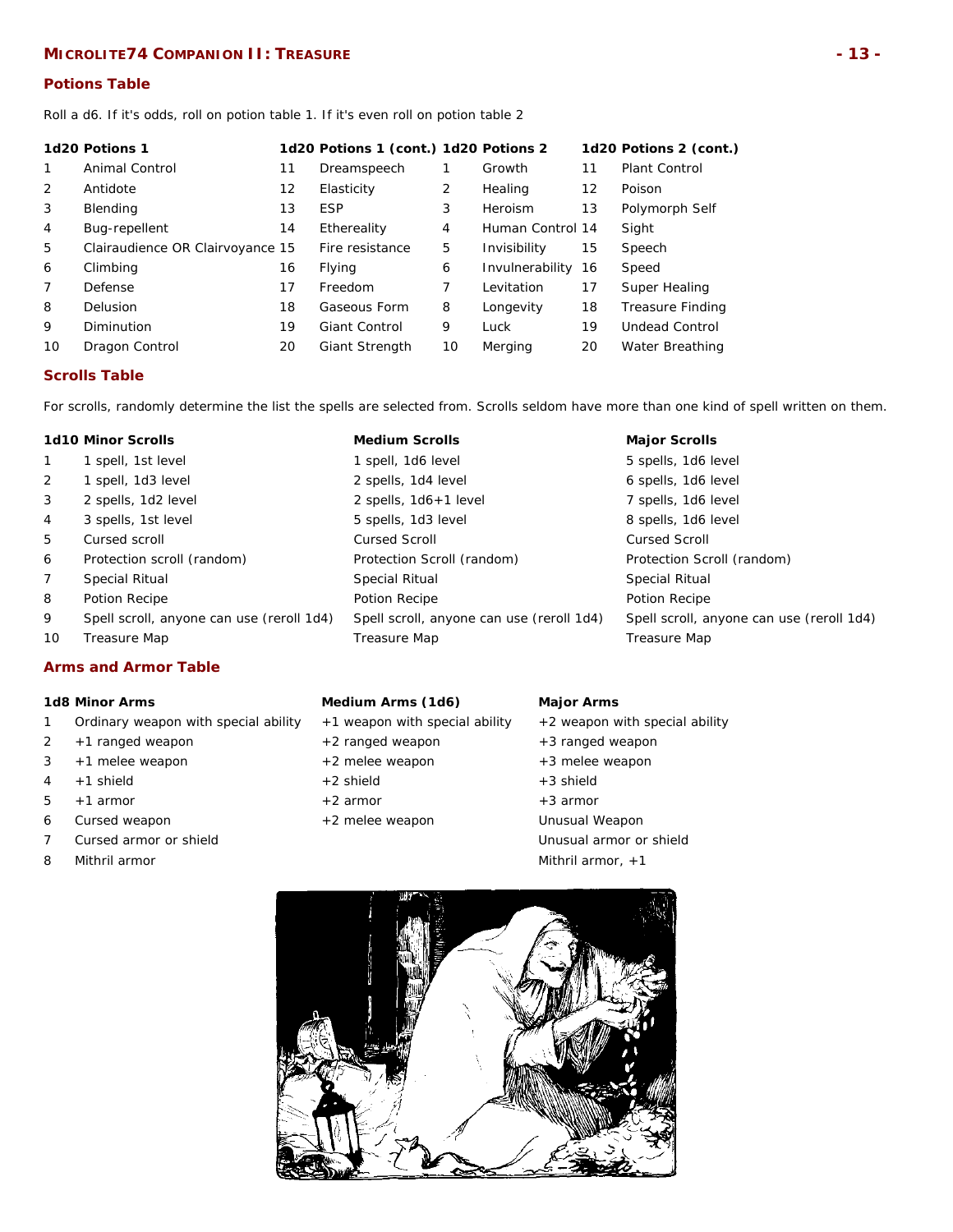#### **-14- MICROLITE74 COMPANION II: TREASURE**

#### **Weapon, shield, and armor properties**

|                | 1d8 Cursed                                                                                                                   | <b>Special abilities</b>                                                         | <b>Unusual Weapons</b>                                                      | <b>Unusual</b><br><b>Weapons 2</b>                                              | <b>Unusual Armor</b>                                                 |
|----------------|------------------------------------------------------------------------------------------------------------------------------|----------------------------------------------------------------------------------|-----------------------------------------------------------------------------|---------------------------------------------------------------------------------|----------------------------------------------------------------------|
| $\mathbf{1}$   | $-1$                                                                                                                         | +1 to damage                                                                     | +1 weapon that destroys<br>undead on a hit $(4 + HD)$<br>undead get a save) | $+1d4-1$ (minimum 0)<br>Flame Brand (see note)                                  | +4 Armor                                                             |
| $\overline{2}$ | ×                                                                                                                            | $\mathbf{u}$                                                                     | +1 weapon returns if<br>thrown                                              | $+1d4-1$ (minimum 0)<br>Frost Brand (see note)                                  | +4 Shield                                                            |
| 3              | $-2$                                                                                                                         | $\mathbf{u}$                                                                     | +1 weapon, extra attack<br>1/round                                          | $+1d4-1$ (minimum 0)<br>dancing weapon (see<br>note)                            | $+5$ Armor                                                           |
| 4              | $\overline{\mathbf{u}}$                                                                                                      | $\mathbf{u}$                                                                     | $+1$ weapon, $+2$ vs.<br>particular type of enemy                           | +1d3 intelligent weapon<br>(see note)                                           | +5 Shield                                                            |
| 5              | $-3$                                                                                                                         | $\mathbf{u}$                                                                     | $+1$ weapon, $+4$ vs.<br>particular type of enemy                           | +1d3 Vorpal weapon                                                              | Armor of Arrow<br>Deflection $(+2$ AC<br>against missile<br>weapons) |
| 6              | -1 to AC against ranged<br>attacks                                                                                           | Sheds light, 15' radius                                                          | $+2$ weapon, $+3$ vs.<br>particular type of enemy                           | $+2$ weapon, $+5$ in the<br>hands of randomly-<br>selected class                | Dancing Shield                                                       |
| 7              | Wearer must make WILL save<br>to avoid (odds) fleeing at the<br>start of combat (evens)<br>charging recklessly at<br>enemies | Sheds light, 30' radius                                                          | $+4$ weapon                                                                 | +1d3 Lifedrinker (Drains +1d4-1 (minimum 0)<br>1 level from opponent<br>on hit) | Ethereal Armor (See<br>note)                                         |
| 8              | Drains 1 level from wielder                                                                                                  | +4 damage against a<br>particular kind of foe<br>(dragons, giants, orcs,<br>etc) | +5 weapon                                                                   | +1d3, grants 1 wish                                                             | $+1d4-1$ (minimum 0)<br>Firey Armor (See note)                       |
| 9              | Backbiter (deals half damage)<br>to wielder)                                                                                 | Heals wielder for 1d6 HP<br>or 1d2 BP 1/day                                      |                                                                             |                                                                                 | $+1d4-1$ (minimum 0)<br>Possessed Armor (See<br>note)                |
| 10             | 1 in 4 chance of breaking<br>when used                                                                                       | Charm Person 1/day                                                               |                                                                             |                                                                                 | $+1d4-1$ (minimum 0)<br>Invulnerability (See<br>note)                |

#### *Enchanted Objects Table*

#### **1d20 Minor Enchanted Objects 1d20 Medium Enchanted Objects 1d20 Major Enchanted Objects**

|   | Minor Wand               |   | 1-2 Minor Wand            |   | 1-2 Major Wand           |
|---|--------------------------|---|---------------------------|---|--------------------------|
| 2 | Minor Ring               | 3 | Major Wand                |   | 3-4 Major Ring           |
|   | 3-20 Minor Wondrous Item |   | 4-5 Minor Ring            | 5 | Staff                    |
|   |                          | 6 | Major Ring                |   | 6-20 Major Wondrous Item |
|   |                          |   | 7-20 Medium Wondrous Item |   |                          |
|   |                          |   |                           |   |                          |

#### *Wands and Staves Table*

|                   |    | 1d6 Minor Wands 1d8 Major Wands 1 |   | 1d8 Major Wands 2               |   | 1d8 Staffs                 |
|-------------------|----|-----------------------------------|---|---------------------------------|---|----------------------------|
| 1-2 Level 1 spell |    | Level 3 spell                     |   | Wand of Magic Detection         |   | Staff of Cancellation      |
| 3-4 Level 2 spell | 2  | Level 4 Spell                     |   | Wand of Metal Detection         |   | Staff of Dispelling        |
| 5-6 Level 3 spell | 3  | Wand of Cold                      | 3 | Wand of Negation                | 3 | <b>Staff of Dispelling</b> |
|                   | 4  | Wand of Enemy Detection 4         |   | Wand of Paralyzation            | 4 | Staff of Harming           |
|                   | 5. | Wand of Fear                      | 5 | Wand of Polymorphing            | 5 | Staff of Healing           |
|                   | 6  | Wand of Fireballs                 | 6 | Wand of Secret Door Detection 6 |   | Staff of Power             |
|                   |    | Wand of Illusion                  |   | Wand of Trap Detection          |   | Staff of Striking          |
|                   | 8  | Wand of Lightning Bolts           | 8 | Wand of Wizardry                | 8 | Staff of Withering         |

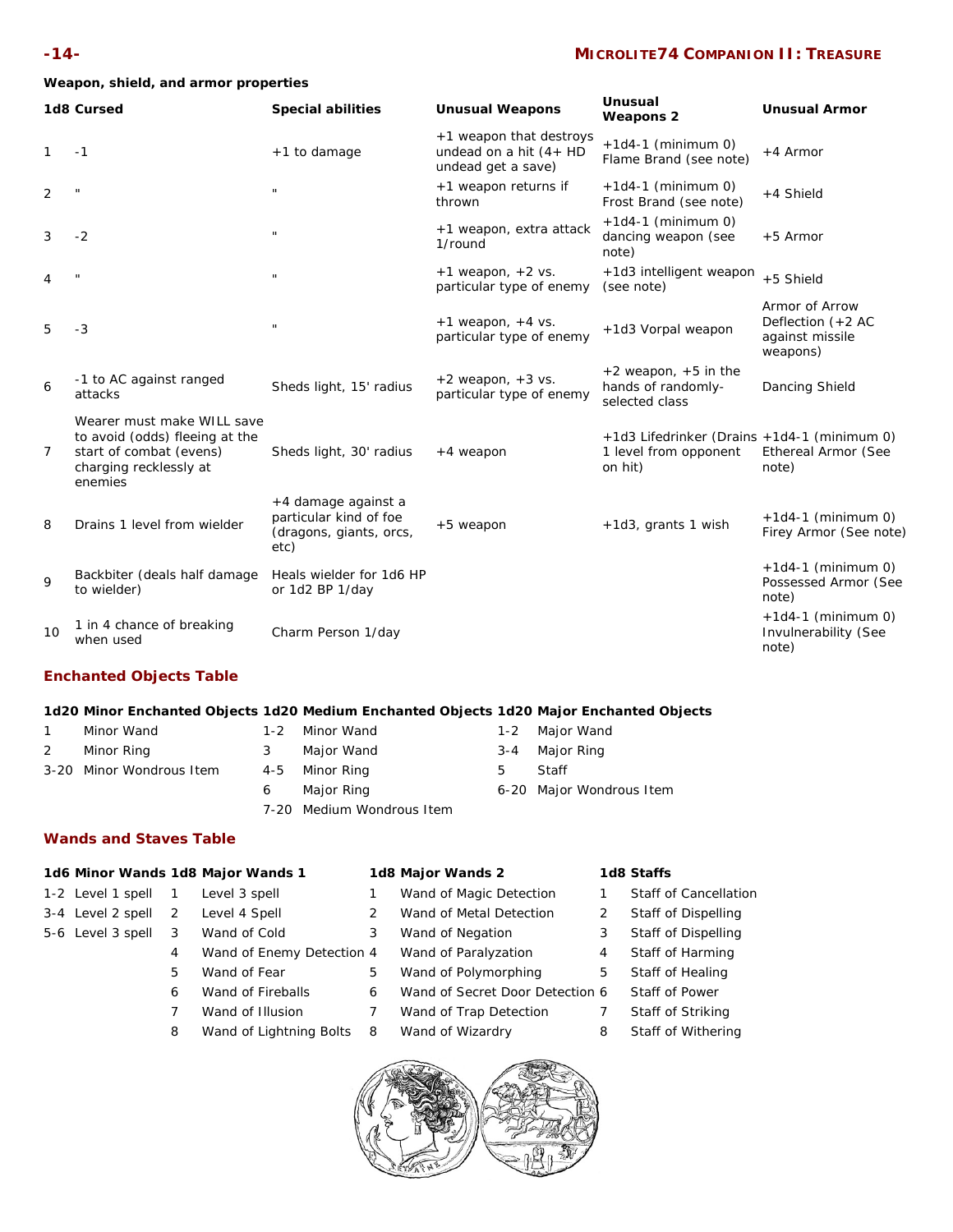### **MICROLITE74 COMPANION II: TREASURE - 15 -**

#### *Rings Table*

|                | 1d10 Minor Rings       | <b>Major Rings 1</b> | <b>Major Rings 2</b>  | Cursed           |
|----------------|------------------------|----------------------|-----------------------|------------------|
|                | Animal Control         | Djinn Summoning      | <b>Shooting Stars</b> | <b>Delusion</b>  |
| 2              | Cursed                 | Elemental Adaptation | Spell Storing         | Spell Eati       |
| 3              | Ear                    | Human Control        | Spell Turning         | Truthfuln        |
| 4              | <b>Fire Resistance</b> | Life Protection      | Survival              | <b>Truthless</b> |
| 5              | Poison Resistance      | Memory               | <b>Telekinesis</b>    |                  |
| 6              | Plant Control          | Protection $+3$      | Truth                 |                  |
| $\overline{7}$ | Protection $+1$        | <b>Ouickness</b>     | Water Walking         |                  |
| 8              | Protection $+2$        | Regeneration         | Weakness              |                  |
| 9              |                        | Remedies             | <b>Wishes</b>         |                  |
| 10             |                        | Safety               | X-Ray Vision          |                  |
|                |                        |                      |                       |                  |

Spell Eating Truthfulness Truthlessness



#### *Wondrous Items Table*

|                   | <b>1d20 Minor Wondrous Items</b>                      | Medium Wondrous I tems Major Wondrous I tems | <b>Cursed</b>                                                                                                                               |                               |
|-------------------|-------------------------------------------------------|----------------------------------------------|---------------------------------------------------------------------------------------------------------------------------------------------|-------------------------------|
| 1                 | Bag of Holding                                        | Amulet of Scrying<br>Protection              | 1d4: 1-Bowl of Water Elementals, 2-Brazier of Fire<br>Elementals 3-Censer of Air Elementals 4-Stone of<br><b>Earth Elementals</b>           | Bag of<br>Devouring           |
| $\overline{2}$    | Boat, Folding                                         | Boat, Underwater                             | Crystal ball (1d4: 1-2-Normal, 3-Clairaudience 4-<br>ESP)                                                                                   | Boots of<br>Dancing           |
| 3                 | Boots of (odds)<br>Leaping/(evens) Speed*             | Broom of Flying                              | Deck of Many Things                                                                                                                         | Crystal Ball of<br>Suggestion |
| 4                 | Boots of Levitation                                   | Cape of Escape                               | Efreeti Bottle                                                                                                                              | <b>Flask of Curses</b>        |
| 5                 | <b>Bracers of Armor</b>                               | Deck of Illusions                            | Flask of the Alchemist                                                                                                                      | Helm of<br><b>Blindness</b>   |
| 6                 | Chime of Time                                         | Displacer Cloak                              | Girdle of Giant Strength                                                                                                                    | Loadstone of<br>Weight        |
| 7                 | Cursed Item                                           | Drums of Panic                               | Helm of Brilliance                                                                                                                          | Nail, Finger                  |
| 8                 | Decanter of Endless Waters                            | Figurine of Wonder                           | Helm of Teleportation                                                                                                                       | Item of<br>Delusion           |
| 9                 | Dust of (odds)<br>Appearance/(evens)<br>Disappearance | <b>Flying Carpet</b>                         | Horn of Blasting                                                                                                                            |                               |
| 10                | Egg of Wonder                                         | Gauntlets of Ogre Power                      | Hurricane Lamp                                                                                                                              |                               |
| 11                | <b>Elven Boots</b>                                    | Goggles of Infravision                       | Incense of Miracles                                                                                                                         |                               |
| $12 \overline{ }$ | Elven Cloak                                           | Hat of Disquise                              | <b>Ioun Stone</b>                                                                                                                           |                               |
| 13                | Horseshoes of Swiftness                               | Helm of Reading                              | Mirror of Life-Trapping                                                                                                                     |                               |
| 14                | Lamp of Long Burning                                  | Helm of the Sea                              | <b>Ring Gates</b>                                                                                                                           |                               |
| 15                | Nail of Pointing                                      | Horn of Valhalla                             | Ship, Flying                                                                                                                                |                               |
| 16                | Ointment                                              | Medallion of ESP                             | Slate of Identification                                                                                                                     |                               |
| 17                | Pouch of Security                                     | Muzzle of Training                           | Stone of True Seeing                                                                                                                        |                               |
| 18                | Rope of Climbing                                      | Quill of Copying                             | <b>Talisman of Travel</b>                                                                                                                   |                               |
| 19                | Spoon of Sustenance                                   | Scarab of Protection                         | Tome of the Archwizard                                                                                                                      |                               |
| 20                | Wheel, Square                                         | Wheel, Floating                              | Tome of Training (1d4 1-Arcane classes 2-Fighting<br>classes 3-Specialist classes that cast spells 4-<br>Specialist classes without spells) |                               |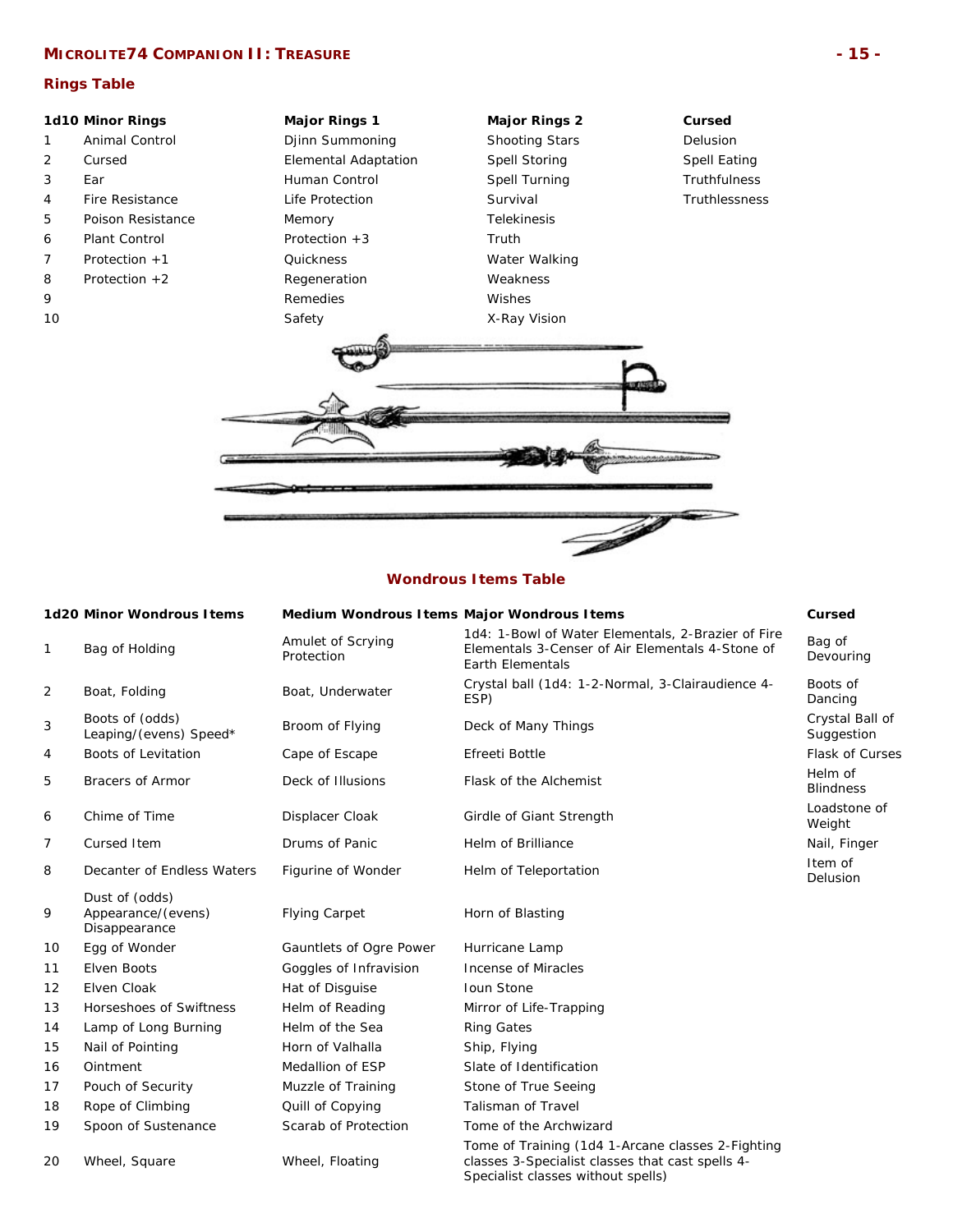#### **-16- MICROLITE74 COMPANION II: TREASURE**

#### *Microlite74 Trademark License*

You may use the Microlite74 trademarks in your own OGL products without obtaining prior permission from the trademark owner in two cases:

- 1) Adventures, campaign settings, and other supplements either designed specifically for Microlite74 or that are written for another 0e, B/X (BECMI) or 1e rules set may be labeled "Suitable for use with Microlite74" (or suitable for use with specific versions: Basic, Standard, Extended and/or Swords & Sorcery).
- 2) Microlite74 may be mentioned by name in documents (or sections of a larger product) written to provide information on converting adventures and other materials between one game system and another.

In no case may the Microlite74 trademarks be used in any manner than indicates a product is endorsed or otherwise approved by the author of Microlite74. The terms "Microlite74 Companion" and "Microlite74 Supplement" may not be used in the title or subtitle of a product without permission in writing.

All others uses of the "Microlite74" trademarks in products requires permission in writing from the trademark owner. This permission will generally be given, so don't be afraid to ask.

> Microlite74 Companion II: Treasure Copyright © 2013 Randall S Stukey Version 3.0 Release 1.0 (February 27, 2013)

*Note: This is a Companion volume for Microlite74, a variant of Microlite20 designed to have the "feel" of the original "0e" edition of the world's most popular fantasy roleplaying game. You can obtain a free copy of Microlite74 here:* 

#### **http://microlite74.com/**

#### OPEN GAME LICENSE Version 1.0a

The following text is the property of Wizards of the Coast, Inc. and is Copyright<br>2000 Wizards of the Coast, Inc ("Wizards"). All Rights Reserved.<br>1. Definitions: (a)"Contributors" means the copyright and/or trademark owne who have contributed Open Game Content; (b)"Derivative Material" means copyrighted material including derivative works and translations (including into other computer languages), potation, modification, correction, addition, extension, upgrade, improvement, compilation, abridgment or other form in which an existing work may be recast, transformed or adapted; (c) "Distribute" means to reproduce, license, rent, lease, sell, broadcast, publicly display, transmit or otherwise distribute; "Open Game Content" means the game mechanic and includes the methods, procedures, processes and routines to the extent such content does not embody the Product Identity and is an enhancement over the prior art and any additional content clearly identified as Open Game Content by the Contributor, and means any work covered by this License, including translations and derivative works under copyright law, but specifically excludes Product Identity. (e) "Product Identity" means product and product line names, logos and identifying marks including trade dress; artifacts; creatures characters; stories, storylines, plots, thematic elements, dialogue, incidents, language, artwork, symbols, designs, depictions, likenesses, formats, poses, concepts, themes and graphic, photographic and other visual or audio representations; names and descriptions of characters, spells, enchantments, personalities, teams, personas, likenesses and special abilities; places, locations, environments, creatures, equipment, magical or supernatural abilities or effects, logos, symbols, or graphic designs; and any other trademark or registered trademark clearly identified as Product identity by the owner of the Product Identity, and which specifically excludes the Open Game Content; (f) "Trademark" means the logos, names, mark, sign, motto, designs that are used by a Contributor to identify itself or its products or the associated products contributed to the Open Game License by the Contributor (g) "Use", "Used" or "Using" means to use, Distribute, copy, edit, format, modify, translate and otherwise create Derivative Material of Open Game Content. (h) "You" or "Your" means the licensee in terms of this agreement.

2. The License: This License applies to any Open Game Content that contains a notice indicating that the Open Game Content may only be Used under and in terms of this License. You must affix such a notice to any Open Game Content that you Use. No terms may be added to or subtracted from this License except as described by the License itself. No other terms or conditions may be applied to any Open Game Content distributed using this License.

3.Offer and Acceptance: By Using the Open Game Content You indicate Your acceptance of the terms of this License.

4. Grant and Consideration: In consideration for agreeing to use this License, the Contributors grant You a perpetual, worldwide, royalty-free, non-exclusive license with the exact terms of this License to Use, the Open Game Content. 5.Representation of Authority to Contribute: If You are contributing original material as Open Game Content, You represent that Your Contributions are Your

original creation and/or You have sufficient rights to grant the rights conveyed by this License.

6.Notice of License Copyright: You must update the COPYRIGHT NOTICE portion of this License to include the exact text of the COPYRIGHT NOTICE of any Open Game Content You are copying, modifying or distributing, and You must add the title, the copyright date, and the copyright holder's name to the COPYRIGHT NOTICE of any original Open Game Content you Distribute.

7. Use of Product Identity: You agree not to Use any Product Identity, including as an indication as to compatibility, except as expressly licensed in another, independent Agreement with the owner of each element of that Product Identity. You agree not to indicate compatibility or co-adaptability with any Trademark or

Registered Trademark in conjunction with a work containing Open

Game Content except as expressly licensed in another, independent Agreement with the owner of such Trademark or Registered Trademark. The use of any Product Identity in Open Game Content does not constitute a challenge to the ownership of that Product Identity. The owner of any Product Identity used in Open Game Content shall retain all rights, title and interest in and to that Product Identity.

8. Identification: If you distribute Open Game Content You must clearly indicate which portions of the work that you are distributing are Open Game Content. 9. Updating the License: Wizards or its designated Agents may publish updated versions of this License. You may use any authorized version of this License to copy, modify and distribute any Open Game Content originally distributed under any version of this License.

10 Copy of this License: You MUST include a copy of this License with every copy of the Open Game Content You Distribute.

11. Use of Contributor Credits: You may not market or advertise the Open Game Content using the name of any Contributor unless You have written permission from the Contributor to do so.

12 Inability to Comply: If it is impossible for You to comply with any of the terms of this License with respect to some or all of the Open Game Content due to statute, judicial order, or governmental regulation then You may not Use any Open Game Material so affected.

13 Termination: This License will terminate automatically if You fail to comply with all terms herein and fail to cure such breach within 30 days of becoming aware of the breach. All sublicenses shall survive the termination of this License. 14 Reformation: If any provision of this License is held to be unenforceable, such provision shall be reformed only to the extent necessary to make it enforceable.

#### 15 COPYRIGHT NOTICE

Open Game License v 1.0 Copyright 2000, Wizards of the Coast, Inc. System Reference Document Copyright 2000-2003, Wizards of the Coast, Inc.; Authors Jonathan Tweet, Monte Cook, Skip Williams, Rich Baker, Andy Collins, David Noonan, Rich Redman, Bruce R. Cordell, John D. Rateliff, Thomas Reid, James Wyatt, based on original material by E. Gary Gygax and Dave Arneson. Microlite20 © 2006, Robin V. Stacey (robin@greywulf.net)

M20 Hard Core Rules © 2008, Alex Shroder

Microlite74 © 2008, Randall S. Stukey

Swords & Wizardry © 2008. Matthew J. Finch

Swords & Wizardry: Whitebox © 2008. Matthew J. Finch Authors Matt Finch and Marv Breig Labyrinth Lord © 2007-2009, Daniel Proctor

Dark Dungeons published 2010, no copyright is asserted on the original text found in this work.

Microlite74 2.0 © 2009, Randall S. Stukey

Microlite75 © 2011, Randall S. Stukey

Microlite74 Extended 3.0 © 2011, Randall S. Stukey

Microlite74 Companion I 3.0 © 2011, Randall S. Stukey

Microlite74 Swords & Sorcery © 2012, Randall S. Stukey

Librarylass' Supplemental Rules, © 2012, Rachel Ghoul

Microlite74 Companion 2: Treasure © 2013, Randall S. Stukey [End of License]

This product is 100% Open Game Content except for Product Identity, as per the Open Game License above. Product Identity includes Microlite74, Microlite74 Basic. Microlite74 Standard, Microlite74 Extended, Microlite74 Swords & Sorcery, Microlite74 Companion, Microlite74 Supplement, Rachel Ghoul, and Randall S. Stukey and all pictures and illustrations.